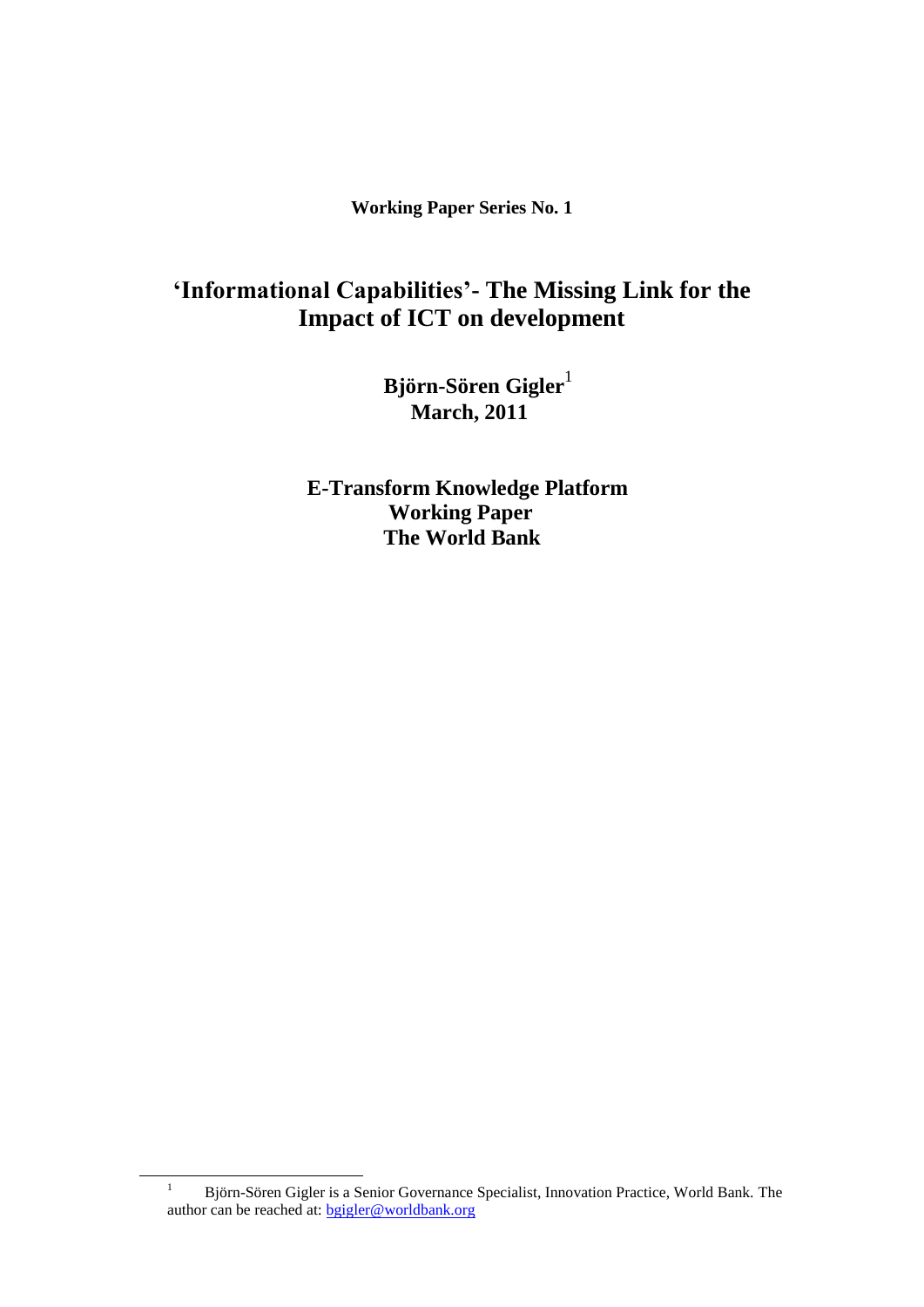### **Abstract**

Under what conditions can information and communications technologies (ICTs) enhance the well-being of poor communities? The paper designs an alternative evaluation framework (AEF) that applies Sen's capability approach to the study of ICTs in order to place people's well-being, rather than technology at the center of the study. The AEF develops an impact chain that examines the mechanisms by which access to, and meaningful use of, ICTs can enhance peoples "informational capabilities" and can lead to improvements in people's human and social capabilities. This approach thus uses peoples' human capabilities, rather than measures of access or usage, as its principal evaluative space. Based on empirical evidence from rural communities' uses of ICTs in Bolivia, the study concludes that enhancing people's informational capabilities is the most critical factor determining the impact of ICTs on their well-being. The findings indicate that improved informational capabilities, like literacy, do enhance the human capabilities of the poor and marginalized to make strategic life choices to achieve the lifestyle they value. Evaluating the impact of ICTs in terms of capabilities thus reveals that there is no direct relationship between improved access to, and use of, ICTs and enhanced well-being; ICTs lead to improvements in people's lives only when informational capabilities are transformed into expanded human and social capabilities in the economic, political, social, organizational and cultural dimensions of their lives.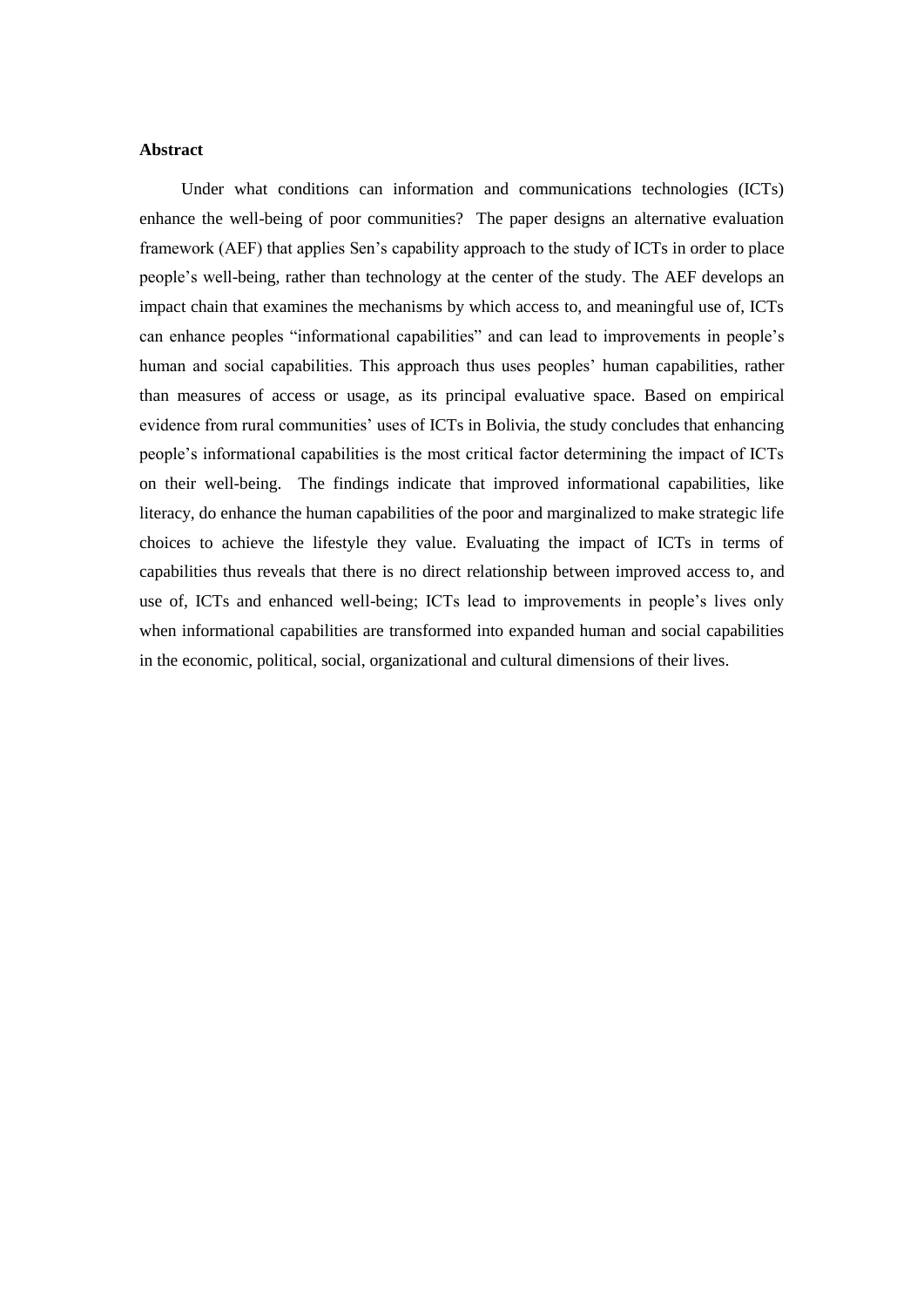### **1. Introduction**

-

 In recent years, the literature has increasingly articulated the links between information and communications technologies  $(ICTs)^2$  and socio-economic development (Avgerou, 2008, 2003 Avgerou and La Rovere, 2003, Madon, 2000; Mansell and When, 1998; Heeks, 1999 and Braga, 1998). Proponents of the "ICT for development agenda" have claimed that these technologies create new opportunities for economic and social development for developing countries and poor communities (Eggleston and al., 2002; Hamelink, 1997; Ngwainmbi, 1995; Pigato 2001; and Pohjola 2002). This literature explicitly or implicitly assumes a direct relationship between ICTs and economic growth, social development, and enhanced democratic participation (Avgerou, 2007: 139 and Bedi, 1999). For instance, Heather Hudson assumes a causal link between ICTs and development when she argues that, "if information is critical to development, then ICTs, as a means of sharing information, are not simply a connection between people, but a link in the chain of the development process itself" (Hudson, 2001).

 Its critics on the other hand, take a pessimistic view and claim that ICTs due to existing socioeconomic inequalities will favour the privileged segments within society and not reach the economically and socially disadvantaged thus leading to a widening of the socio-economic gap within developing countries (Ciborra, 2002, Castells, 1998, Gumucio, 2001, Panos 1998; Wade 2002). For instance, Castells underscores that ICTs can represent both the cause and effects of social marginalization and warns that computer-mediated communication is culturally, educationally, and economically restrictive and thus could lead to the reinforcement of the cultural dominant social networks, while the poor majority of the development world would become irrelevant in this new knowledge economies and "network society" (Castells, 1996 and 1998).

 Finally, a growing number of authors have called for a much deeper and more nuanced understanding about the relationship between ICTs and development (Heeks, 2002:1, Wilson and Heeks, 2000; Madon, 2000; Burkett, 2000; and Loader, 1998). They have pointed out that a key question to determine whether or not ICTs can make a significant impact on socio-economic development and peoples' lives depends on the extent to which these technologies are amenable to the particular local socio-economic, political, and cultural context in which ICTs are being inserted. Such an approach stresses the need for a more holistic approach that fully "integrates ICTs into the overall development objectives of specific programs, rather than being driven solely by technological concerns" (Heeks, 2002:7).

 Recent community informatics makes an important contribution to this emerging literature in the sense that it helps us to better understand the conditions under which ICTs can be made more usable and useful to excluded groups. This literature looks beyond mere access to the effects that ICTs have

 $2^2$  For the purpose of this research I use Hamelink's definition of ICTs: "Information and Communication Technologies (ICTs) encompass all those technologies that enable the handling of information and facilitate different forms of communication among human actors, between human beings and electronic systems, and among electronic systems" (Hamelink, 1997:3). This functional definition of ICTs includes both the new (i.e. Internet, e-mail) and traditional (i.e. (community-radio) forms of ICT into its definition.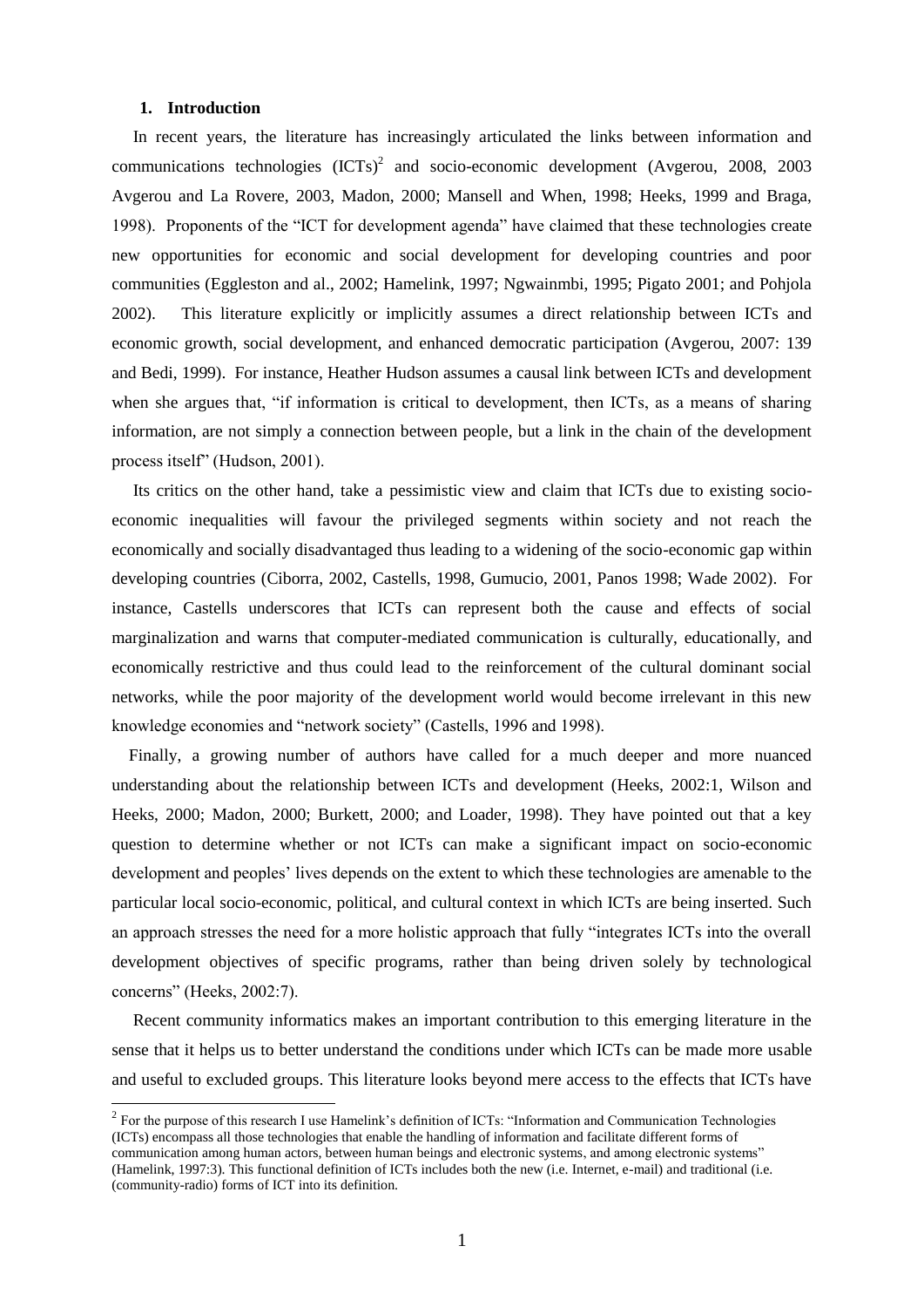on local communities within the broader context of existing social systems and cultures (Gurstein, 2000, Warschauer, 2004). In particular, this research draws on the concept of "effective use," developed by Michael Gurstein, which emphasizes that people can derive real benefits from ICTs depending on "the way peoples are making use of ICTs in their daily lives and how well they have integrated ICTs into their social, productive and cultural activities" (Gurstein, 2003:10).

 The proponents of this more nuanced approach have identified a major gap in the existing literature in terms of research that presents in-depth empirical evidence unpacking the links between ICTs and socio-economic development and peoples' well-being particularly for rural areas in developing countries (Avgerou and Walsham, 2000; Blatman et al. 2003, Nulens, 2003; and Wilson and Heeks, 2000). For instance, DiMaggio emphasizes that "we need to move research away from the ideological debate about the relationships between ICT's and development towards robust surveybased and in-depth qualitative work that begins to unpack the complexity of digital divide" (DiMaggio et al. 2001).

 In spite of their significant difference, all three approaches share one key feature in common: the focal point of their investigation represents technology and its societal, economic and political impact. Hereby, these different schools of thoughts distinguish themselves by emphasizing either the positive or negative impacts of ICTs on people's lives, or stress that the impacts will vary depending on the local and social context in which the ICT program is being carried out.

Based on a 'people-centered' approach to development, we will develop in this paper an alternative evaluation framework of ICT interventions. Hereby, we will attempt to operationalize Amartya Sen's capability approach and to directly apply its theoretical framework to the evaluation of the impact of ICT programs (Gigler, 2004). Within this analysis, the paper will address the central question, whether and under which conditions the improved access to information and knowledge facilitated by ICTs can enhance the human capabilities of the poor to better achieve the lifestyle they value. At the outset of the analysis it will be argued that the use of ICTs can act as a catalyst in improving peoples ―informational capabilities,‖ ultimately expanding people's human and social capabilities. This approach places the communities' assets and capabilities in the center of the analysis and examines the role of the improved flow of information and knowledge thorough the use of ICTs as a catalyst in expanding the human and social capabilities of the poor. Within this framework we will investigate key factors that have to be met to enable the poor to have ‗real and meaningful' access to ICTs and allow them to appropriate these technologies as an instrument for their economic and social development.

 The alternative framework significantly differs from the majority of existing ICT evaluations in the sense that it evaluates ICT programs in terms of their development impacts on people's well-being in the multiple dimensions of their lives (i.e., economic, social, and political). It points out that it is necessary to carry out in-depth cases studies to adequately assess the different factors affecting the extent to which ICTs can or cannot result in positive changes in people's lives and enhance the well-being of communities (Harris et al., 2002, Kanungo, 2002, Madon, 1993). The evaluation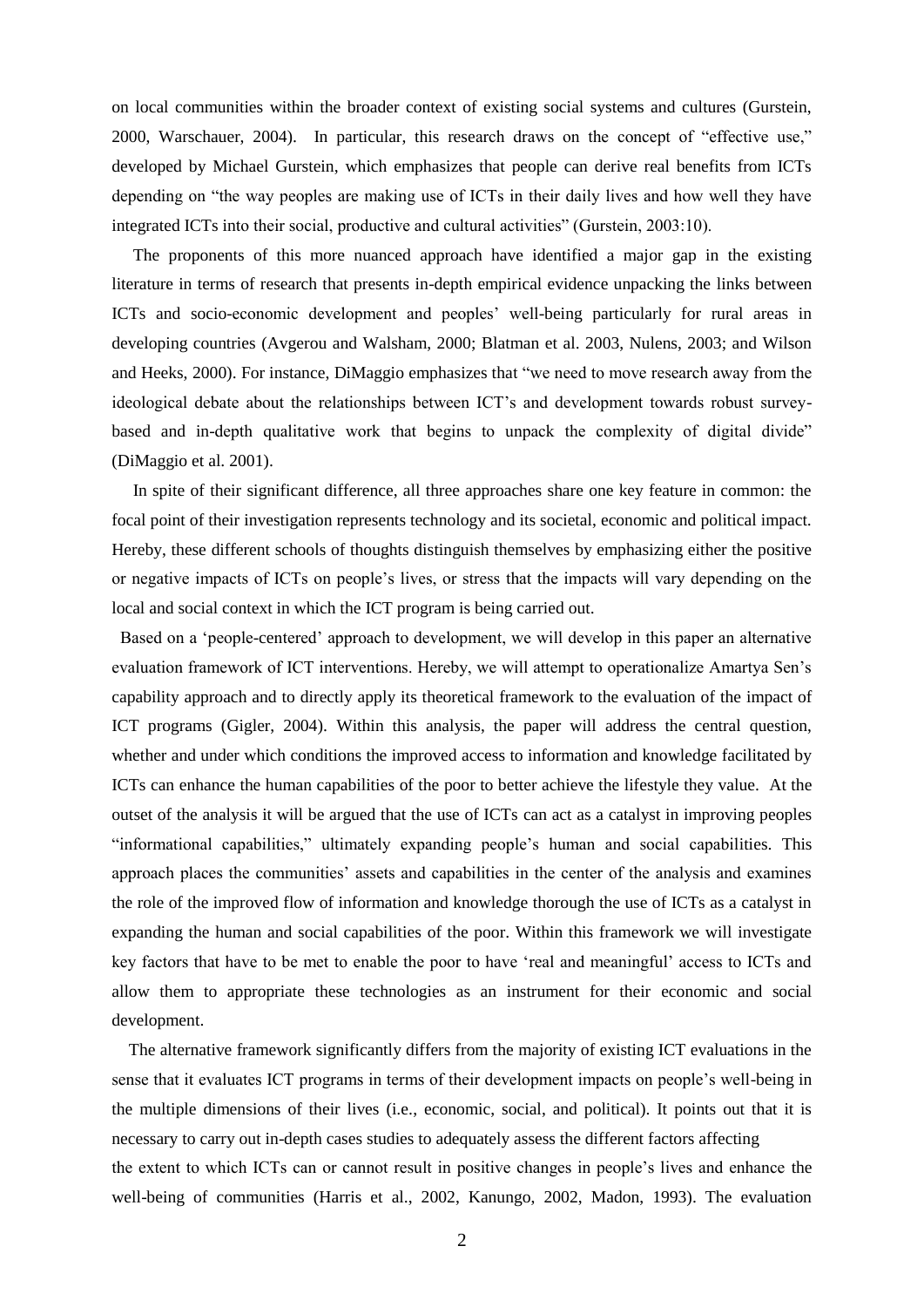literature has stressed that the short time-span on which conventional evaluations usually focus is a major shortcoming of such an approach (Cracknell, 2000: 357; and Fowler, 1997).

 The alternative framework does not assume a direct and linear relationship between improved ICT access and enhanced socio-economic development, but instead develops an impact chain that attempts to unpack the various indirect effects of ICTs on people's well-being (Benjamin, 2000; Heeks, 2005). Thus the AEF stands in contrast to most ICT evaluations, which are predominately based on conventional evaluation approaches and thus narrowly focus their assessments on measuring the immediate, short-term, and measurable program outputs in terms of enhanced "access" to and "usage" of ICTs (Whyte, 2000; Daly, 1999; Hudson, 1995, 1999; Wilson III et al., 1998; and Ernberg, 1998a, 1998b)

 On the basis of empirical evidence on the use of ICTs by poor communities in rural Bolivia, the paper will provide a series of conclusions, which highlight that it is not possible to identify a direct and causal relationship between ICTs and the empowerment of marginalized groups, but stress the complex and dynamic interdependency between people, social institutions and technology.

### **2**. **The multi-dimensional approach of well-being based on the Capability Approach**

 The paper uses Sen's multi-dimensional approach of well-being developed in the capability approach (CA) (Sen 1984, 1992, 1993), since this approach moves away from an income-based perspective of well-being (utilitarianism) to account for the constitutive plurality of human life and instead emphasizes the non-material aspects of human well-being (i.e., social, cultural, and political aspects). Sen conceives of development as "a process of expanding the real freedoms that people enjoy" and emphasizes the need for the "expansion of 'capabilities' of persons to lead the kinds of lives they value" (Sen, 1999:18).

 This view of development places people and human development at its center. What matters, according to Sen, is what people are capable of being or doing with the goods to which they have access. A person's "capability" refers to "the alternative combinations of functionings that are feasible for her to achieve. Capability is thus a kind of freedom: the substantive freedom to achieve alternative functioning combinations (or, less formally put, the freedom to achieve various lifestyles)" (Sen, 1999:75). Capabilities include things that a person actually has done, as well as things he or she can possibly do. In other words, capabilities refer to the extent of one's positive freedoms (Gasper, 2002: 5). The concept of "functioning" "reflects the various things a person may value doing or being" (Sen, 1999: 75). In this sense, a person's functionings represent the "various components or aspects of how a person lives", whereby a person's ability to realize these desired and valued functionings depends on her/his capabilities as well as entitlements or assets (Gasper, 2002:4).

### **3. Operationalizing Sen's capability approach**

 In the last couple of years, there has been a lot of debate in the literature on ways to operationalize Sen's capability approach and to apply it in a more practical way to empirical research. On the one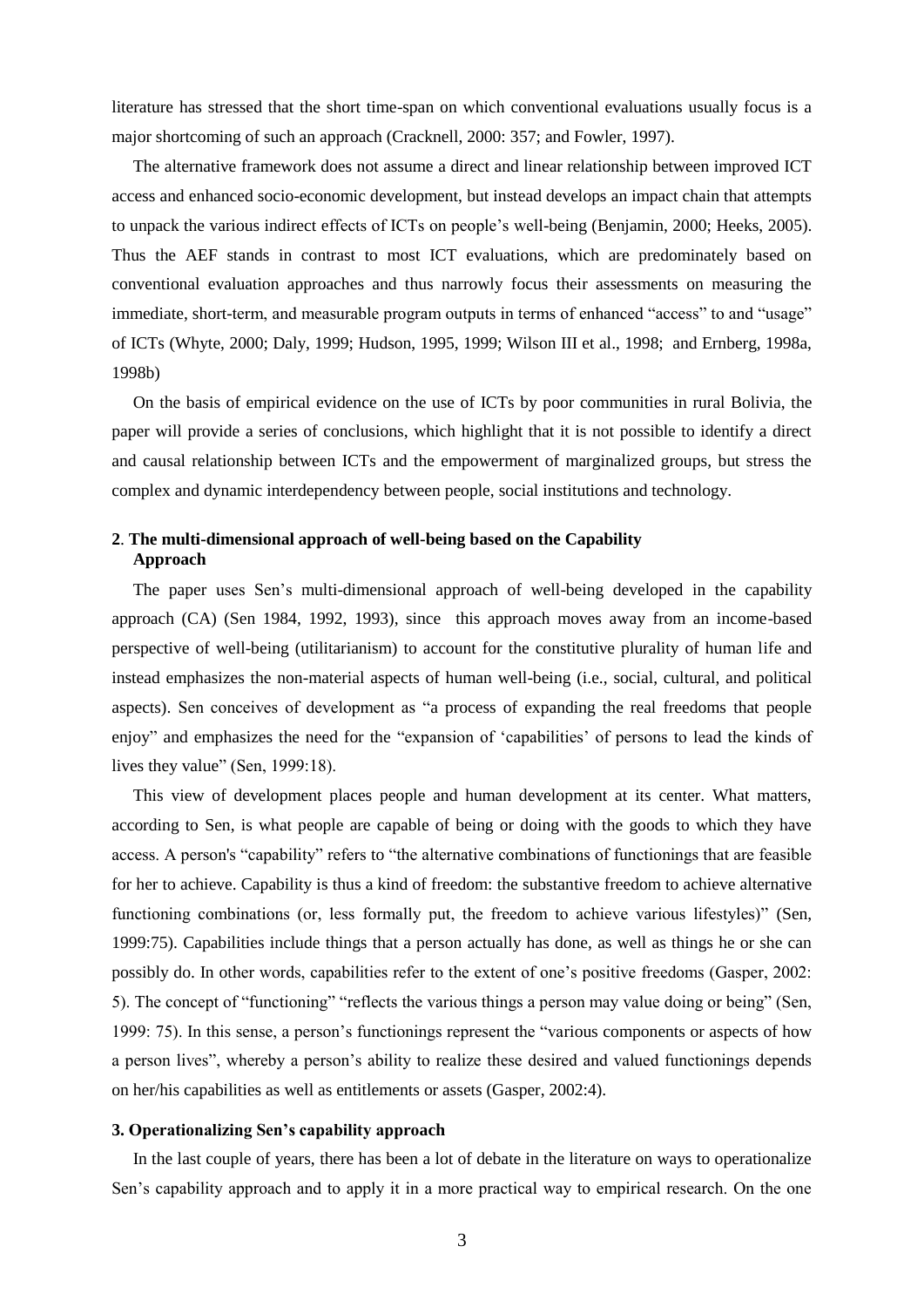hand, as Comim has suggested the capability framework is well suited for "*evaluating and assessing social arrangements, standard of living, inequality, poverty, justice, quality of life or well-being"* (Comim, 2001: 4).

 On the other hand, however several scholars have highlighted the difficulties to operationalizing the approach. Commin points out that these difficulties derive from the capabilities approach's *"theoretical underspecification and inclusive view of operationalization which contest not only the evaluative but also the practical foundations of utilitarianism"* (Comim, 2001: 2). Furthermore, a key challenge has been to define a-priori a set of basic capabilities, in order to have a base-line from which to start specific evaluations (Nussbaum, 2000; Alkire, 2002).

 Another difficulty related to operationalizing the capability approach, is that some capabilities are harder to measure than others. For instance, it is much more difficult to assess a person's ability to have self-esteem, than their ability to write and read. This represents particular challenges for gathering data on the non-material aspects of people's wellbeing.

 Comim highlights that the capability approach is particularly suited for micro-level studies, since the approach focuses its attention to a large extent on non-income variables (Comim, 2001). Such an approach, he argues will reveal more interesting findings at the micro than at the macro-level, since research at this level can focus on the analysis of peoples' ability to choose what to do or be.

### **3.1 Capabilities and the sustainable livelihoods approach**

One particularly interesting way to operationalizing the capability approach has been suggested by Bebbington (1999), who integrates this method into the sustainable livelihoods framework and then develops his own version based on capitals (assets) and capabilities. The starting point of his analysis is based on the livelihoods approach and underscores the importance of the capitals or assets to which people have access.<sup>3</sup>The main question that the livelihoods approach addresses is what combination of livelihood resources (different types of capital) result in the ability of the poor to follow a combination of livelihood strategies (i.e. livelihood diversification) with what outcomes on their wellbeing (Scoones, 1998: 3). Bebbington thus develops a powerful framework which highlights the importance of combining capitals with capabilities. He argues that "assets (or capitals) are not simply resources that people use in building livelihoods: they are assets that give them the capability to be and act" (Bebbington, 1999: 5). He refers back to Sen's discussion on the significance of human capital to strengthen the capabilities of the poor. Hereby, Sen stresses that the possession of human capital not only means that people produce more, and more efficiently, it also gives them the capability to engage more fruitfully and meaningfully with the world, ultimately and most importantly, providing them with the capability to change the world (Sen, 1997:1960).

<sup>&</sup>lt;sup>3</sup><br><sup>3</sup> I will use the definition of sustainable livelihoods which was mainly developed by Chambers and Conway (1992) as quoted by Scoones: "A livelihood compromises the capabilities, assets (including both material and social resources) and activities required for a means of living. A livelihood is sustainable when it can cope with and recover from stress and shocks, maintain or enhance its capabilities and assets, while not undermining the natural resource base" (Scoones, 1998: 5).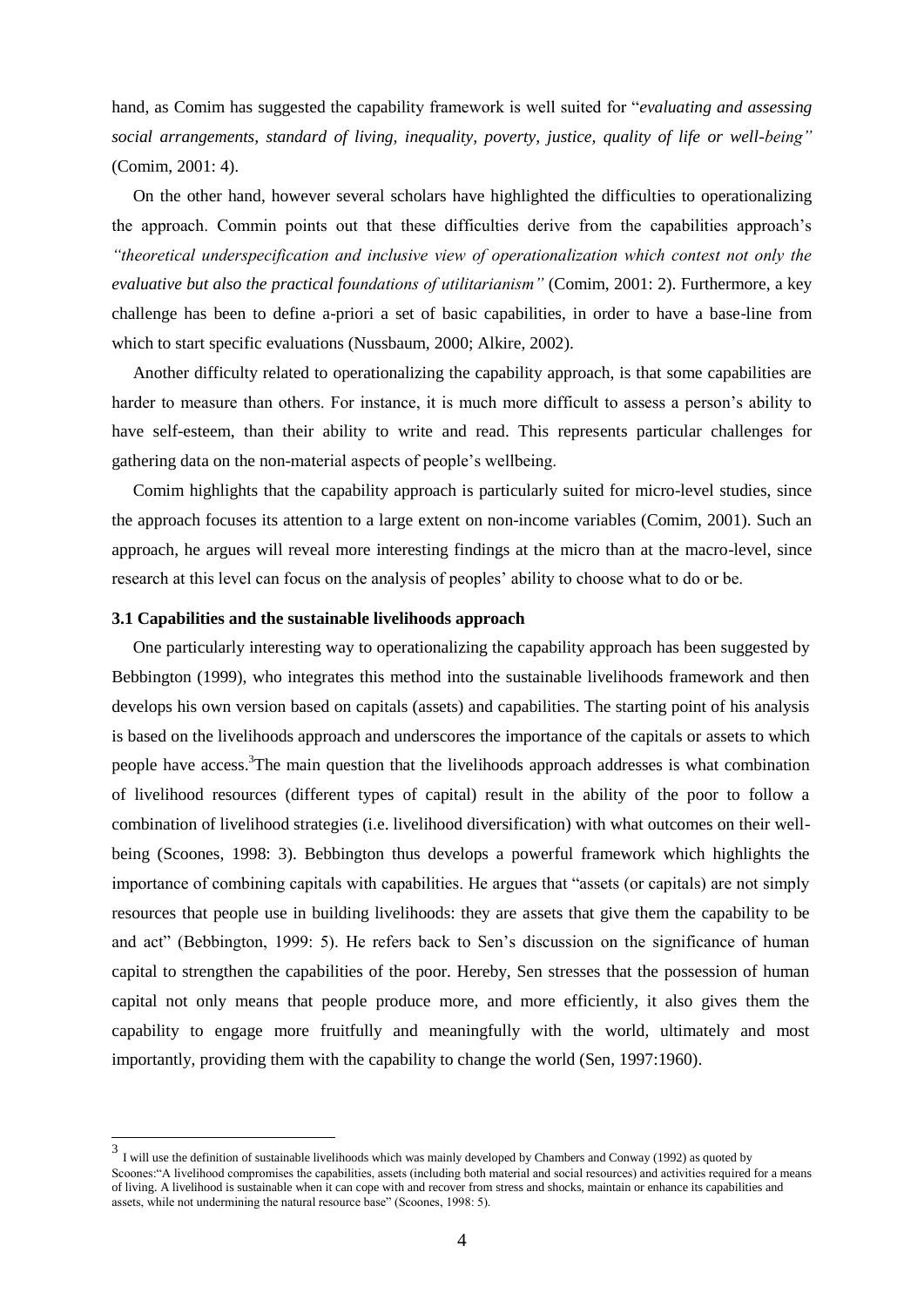I will turn now to the interlinkages between capitals, agency and capabilities. Kabeer defines agency "*as the ability to define one's own goals and act upon them"* (Kabeer, 1999a: 438). She points out that agency is usually being operationalized as ‗decision-making', however in terms of empowerment it is more important to see it within the context of the poor's ability to negotiate or bargain with the formal institutions of the market, civil society and the state. The major significance of this notion of agency and its interlinkages with the poor's capitals for operationalizing the capability approach lies in the *combination* between resources (or capitals) and agency, constituting to what Sen refers to as capabilities. In this sense, improving the access to resources for the poor, for instance providing access to girls' education or access to ICTs only represents a potential for enhancing their capabilities and thus does not automatically have to lead to positive outcomes on empowerment. It is important to stress that there does not exist a direct and automatic causal relationship between improving access to resources (such as for example access to ICTs) and empowerment. Kabeer instead emphasizes the key role of the notion of agency and thus the process it plays in determining whether or not the increase in resources can be transformed into the expansion of the poor's realized functionings.

 When designing outcome indicators for empowerment, Kabeer highlights that an advanced knowledge of the development priorities and goals of the marginalized group themselves is needed, otherwise the intervention runs into the danger of prescribing the process of empowerment which would be violating its essence. This last point addresses the issue of who defines the desirable and valued livelihood outcomes which is of particular importance to this paper since I am suggesting to develop an alternative evaluation framework of the empowerment of marginalized groups through ICTs. Robert Chambers argues that within the capability (or wellbeing) approach to poverty and livelihoods, the analysis may allow people themselves to define the criteria that they deem important (Chambers, 1997b). This may result in a range of sustainable livelihoods outcome criteria including diverse factors such as self-esteem, security, happiness, stress, vulnerability, power, exclusion, as well as more conventional material concerns.

### **3.2 Applying the Capability approach to ICTs**

 This paper draws on previous studies by Garnham (1997), Madon (2001, 2003), and Mansell (2001), who have stressed the value of using the capability approach to develop an evaluation framework of ICTs. Nicholas Garnham has pointed out that "thinking in terms of functionings and capabilities allows us to get behind the superficial indices of access and usage that we so often use" (Garnham, 1997:32). Based on a capability perspective, Shirin Madon has developed an evaluation framework that emphasizes human agency rather than structural or institutional variables. She uses this framework to evaluate the development impacts of two e-governance programs in India (Madon, 2003). A critical question the use of the capability approach for ICTs raises is "whether new options, such as the ability to hold government accountable, the ability to pay bills, or the ability to generate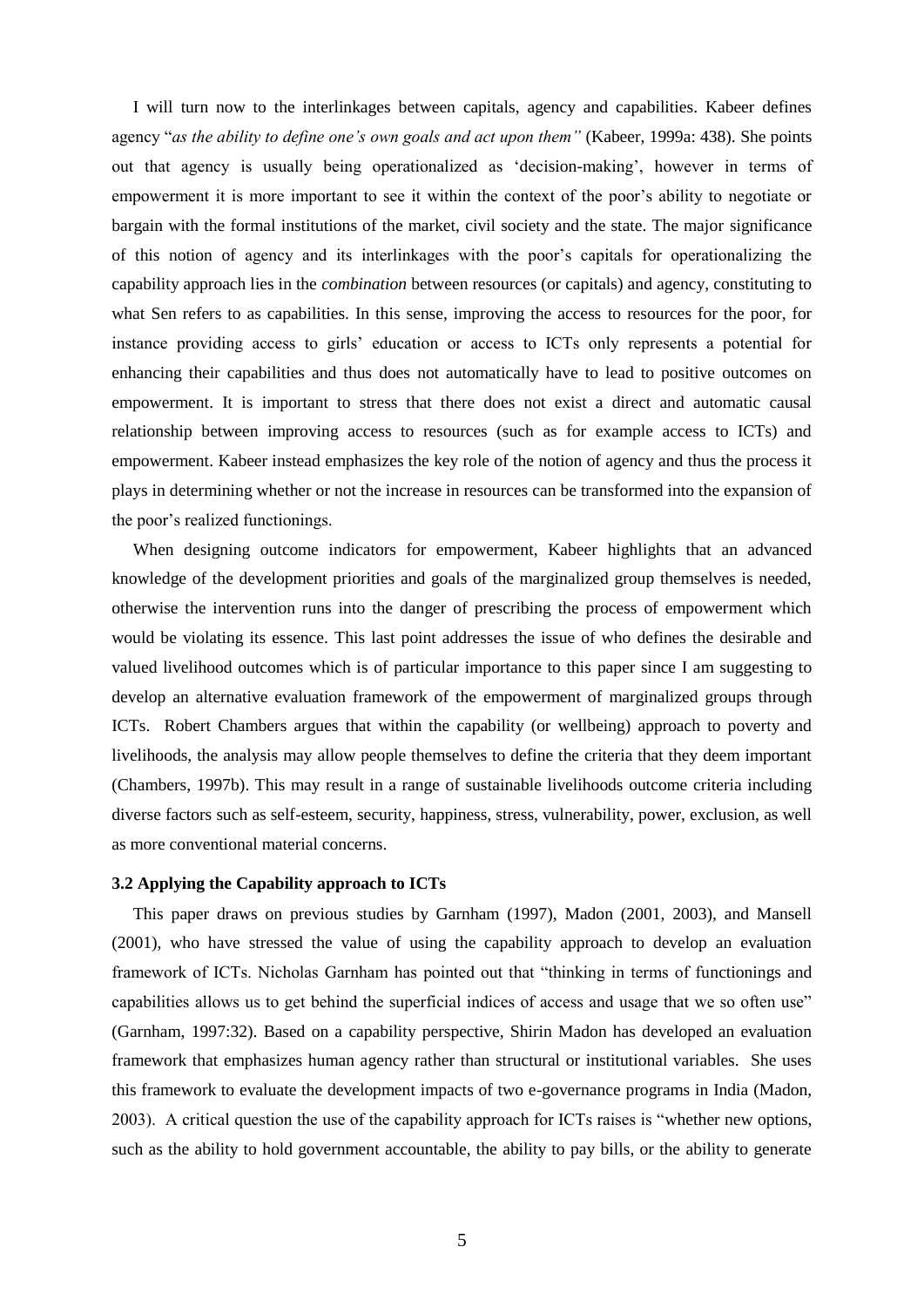income through e-governance applications should be added to the capability set of individuals, communities, organizations and states" (Madon, 2003: 4).

 The most important contribution these studies have made is that they have shifted the focus away from evaluating ICT programs solely on criteria related to access, expenditure, and the establishment of infrastructure, and have instead placed the impact of ICTs on human well-being at the center of the discussion. Applying the capability approach to the study of ICTs enables me to evaluate the developmental impact of ICT programs and to focus on the role ICTs can play in improving poor peoples' livelihoods.

 Indeed, measuring ICTs in terms of capabilities reveals that there is no linear relationship between access to ICTs and use of them—having Internet access is a necessary, but insufficient, condition for its use. This goes hand in hand with one of the fundamental principles inherent to the conceptual framework of the capability approach, which is that access to a basic good, in this case ICTs, represents an entitlement and key prerequisite for its use; however, differences in people's capabilities determine whether they are indeed able to transform a set of actual opportunities into realized functionings (i.e., improved access to information through the use of ICTs.). In Sen's words (1999) "people have different ways of transforming the same bundle of goods [ICTs, here] into opportunities for achieving their plans in life."

 Thus, when assessing the impact of ICTs on well-being, it is essential not only to evaluate the range of information and communication options made available (the potential use of ICTs), but also to consider people's capabilities—i.e., their ability to transform these options into actual or realized functionings (Garnham 1997:32). Such a process entails examining people's motivations, expectations, and reasons for use, as well as the outcomes in relation to their well-being (Mann, 2003).

The paper draws on the contextual approach to ICTs, emphasizing the importance of the socio-economic and cultural milieu, which it considers crucial to understanding the potential effects of ICTs on development (Avgerou, 2001; Kling, 2000; Walsham, 1993 and 1995). This approach stresses that technology only receives meaning once it is "enacted" by users; thus, people can control its use by interpreting and appropriating it to their specific realities (Orlikowski, 2000). In essence, it places human action rather than technology at the center and emphasizes the interdependencies between technology and social context (Orlikowki, 2000; Avgerrou, 2001). It seeks to broaden the evaluative space from the immediate and measurable effects of ICT diffusion and usage to a wider scope encompassing the analysis of the impact of ICTs on the social, economic, political, organizational, and cultural aspects of people's lives.

### **3.3. From information literacy to informational capabilities**

 Furthermore, the paper draws on the library and information science literature on information literacy in order to conceptualize informational capabilities (Brevik, 1992, Eisenberg and Berkowitz 1990; Horton, Jr. F., 1983; McClure, 1994; Menou, 2002; Ochs et. al; and Zurkowski, 1974). The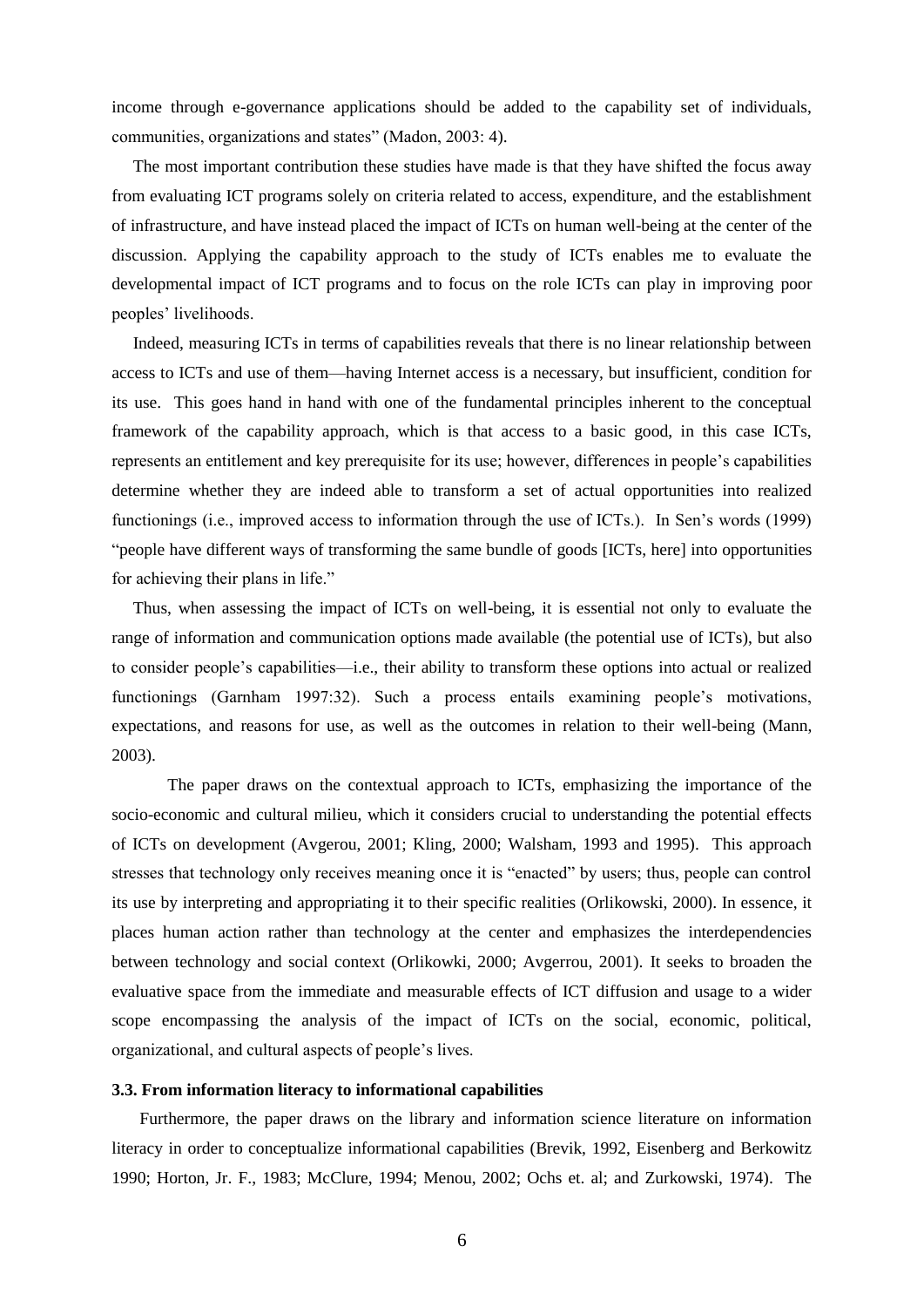term "information literacy" was first used in 1974 by Paul Zurkowski who pointed out that individuals need the ability to find, evaluate, and utilize various sources of information, which should include the following five capabilities: (i) knowing what kind of information is helpful; (ii) knowing where to get that information; (iii) knowing how to inspect the information; (iv) evaluating and organizing the information; and (v) immediately transmitting the information. While a standard definition of information literacy is yet to appear, the paper uses the following commonly quoted definition provided by the American Library Association Presidential Committee on Information Literacy: ―Information literacy is a set of abilities enabling individuals to recognize when information is needed and have the ability to locate, evaluate and use effectively the needed information" (American Library Association, 1989:2). McClure highlights that information literacy is a concept that stresses people's capability to utilize information to solve problems (McClure, 1994). According to this author information literacy should include the following four components: (i) traditional literacy—the basic capability of reading and writing; (ii) media literacy—the ability to use multimedia (i.e., CDs, microfilms, etc.) to solve information problems; (iii) computer literacy—the capability to operate a computer; and (iv) network literacy—the ability to identify, access, and use electronic information from the network.

Applying the capability perspective to ICTs, the paper introduces the concept of ―informational capabilities.‖ The following graphic summarizes the main aspects of this concept and illustrates how the different components are interdependent from each other.



Source: The concept of information literacy, McClure (1994)

The graphic visualizes the four components of the "informational capabilities" concept, which refers to a person's capability, or ability (i) to use ICTs in an effective manner (ICT capability); (ii) to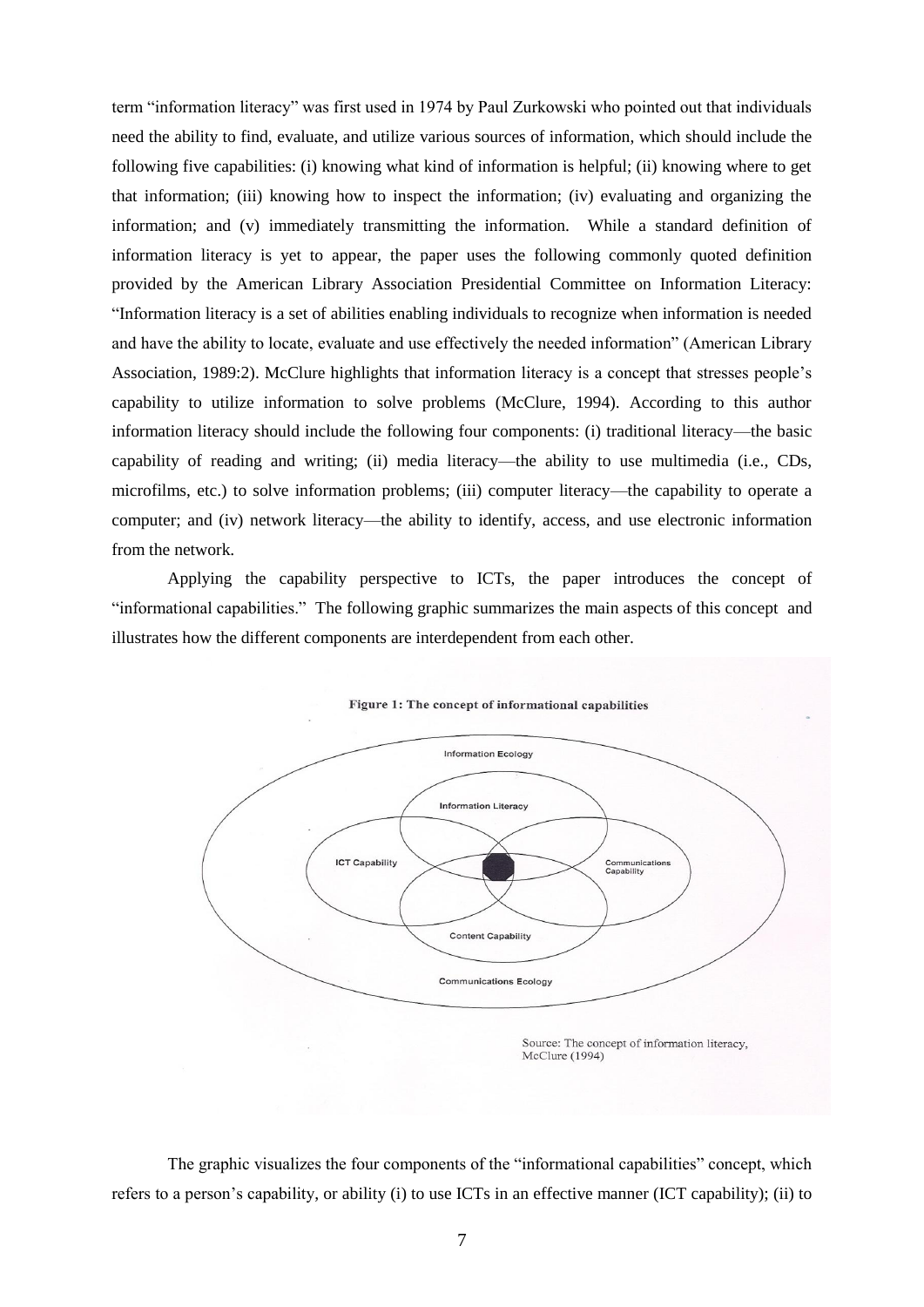find, process, evaluate, and use information (information literacy); (iii) to effectively communicate with family members, friends, and professional contacts; (communication capability); and (iv) to produce and share local content with others through the network (content capability). In Sen's words, informational capabilities are a person's "capability" to transform his/her existing informational capital, such as people's level of access to ICTs (the entitlement) into human agency and real opportunities in society to achieve the things s/he values doing or being. In other words, informational capabilities refer to a person's positive freedom to use ICTs within the institutional and socioeconomic setup of a society.

 It is important to emphasize the significant differences between informational capital, ICT capabilities and informational capabilities. The concept of informational capital describes the level of livelihood resources or assets a person has to her or his disposal in term information. Informational capital is defined by the following four components:

- (i) The extent to which a person has access to information from the formal institutions of the market stat and civil society;
- (ii) The existing level of local knowledge in a person's community and the extent to which this

knowledge is being used in his/her daily lives;

(iii) The level of access to information provided by the existing traditional ‗information systems'

in a person's community;

(iv) The extent to which traditional forms of ICT (i.e. community radio, Amateur radio) are being

used within communities.

The concept of ICT capabilities on the other hand encapsulates a person's ability to use computer hardware, software, and ICT tools. The above described definition of informational capabilities is much broader and relates to the role of information itself and one's ability or capability to analyze and place information into one's own socio-cultural context (Horton, Jr. F., 1983; Castells, 1995). The concept, then, is an information-centric approach, deemphasizing the role of technology and people's ability to use these tools. Furthermore, it highlights the combination of a person's human agency and his/her existing informational capital. Furthermore, the concept of 'informational capabilities' refers to the combination between a person's existing livelihood resources in terms of information (informational capital) and his/her agency (ability) to strengthen these assets and to use them in such a way that the use of information can help a person to transform his/her options in life in order to achieve the *"beings"* and ‗*doings"* a person would like to achieve. Thus at the center of this concept stands the transformative role information can play in a person's life and the options and/or opportunity it can provide a person with in the multiple dimensions of his/her life. Furthermore, a person's capability to use, process and evaluate information is embedded in the broader socio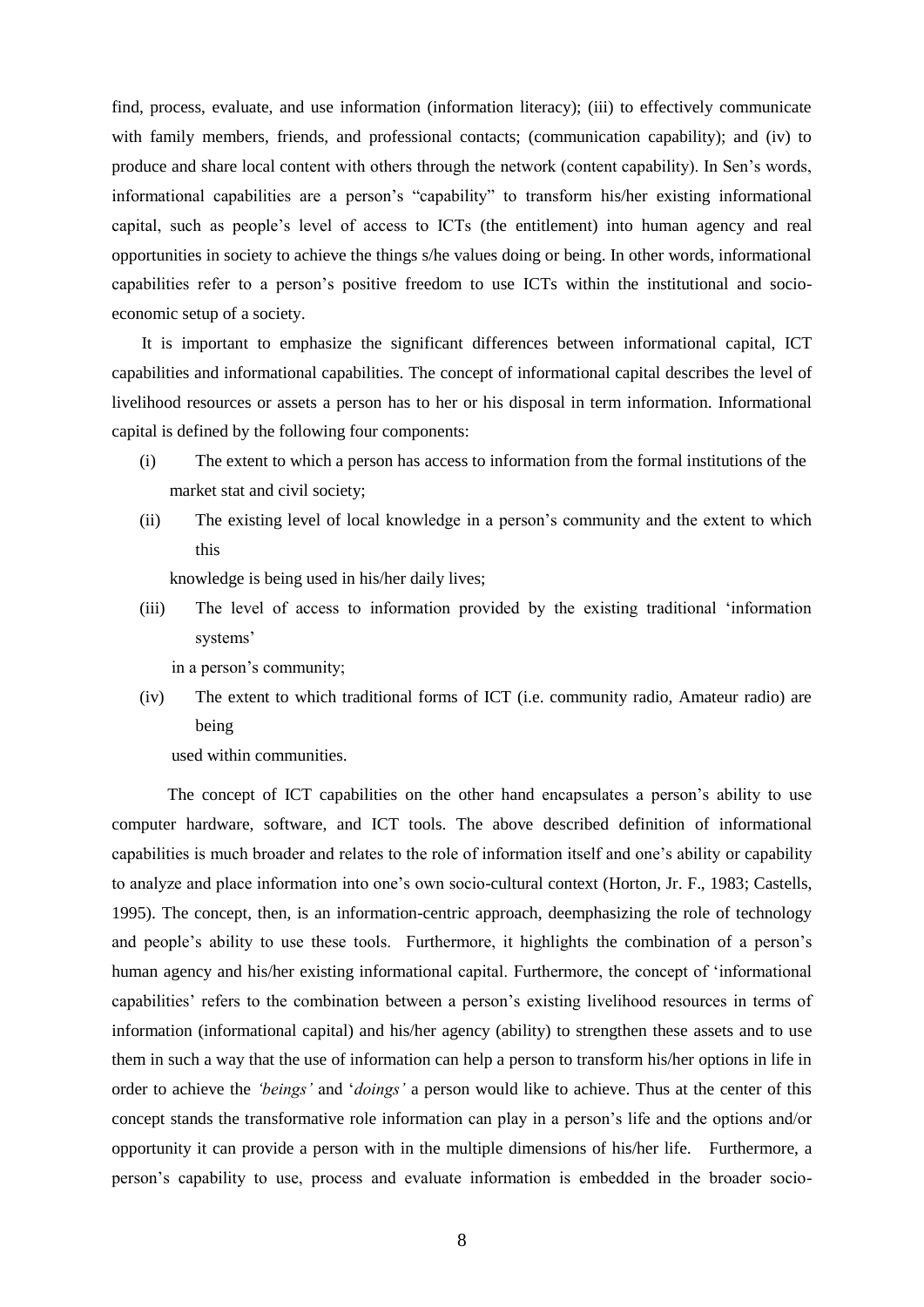economic and institutional local context. Thus, on the one hand the existing endowments of the communities in terms of the existing local knowledge can significantly strengthen a person's ability to use information and thus constitutes an important aspect of a person's overall informational capability. On the other hand, the institutional aspects of the way information is being made accessible at the community level and the existing barriers to the free access to information represent critical impediments for an individual's informational capabilities. For instance, a person's informational capabilities can be significantly restricted by the existence of powerful information brokers within local communities, who impede the free flow of information and instead aim to controlling the access to information.

Based on a capability perspective, it is critical not only to analyze the existing 'status quo' in term of information within communities, however to better understand the dynamic process by which (i) a person's use of ICT can enhance his/her informational capabilities and (ii) how these enhanced informational capabilities are being translated into the expansion of a person's human and social capabilities. Only then can we evaluate the impact of ICT use on people's well-being. Based on the above-described principles of applying the capability approach to ICTs, the following section lays out an alternative evaluation framework that provides an integrated approach to evaluating the development impacts of ICTs on the well-being of marginalized groups.

### **3.4. Enabling Factors – the role of intermediary organizations**

 The existing literature claims a critical role for intermediary organizations in the process of introducing ICTs to local communities (Madon, 2000; Heeks, 2002; McConnell, 2000a). For instance, Heeks argues that intermediaries are critical in helping rural communities overcome some of the above-mentioned barriers to political access while providing ICT services (Heeks, 2002). However, the literature does not specify the exact role of intermediaries in the process. Instead, it takes a more institutional perspective and analyzes the effects of ICTs within organizations (Avgerou, 2001; Powell, 1999 and Meyer, 1997).

 To address this gap in the literature, my research investigates the different types and levels of intermediation in ICT programs, which I categorize as i) ICT, or technical intermediaries and ii) social intermediaries. An ICT intermediary is defined as a person or organization providing "effective" support to local communities in the use and adaptation of technology. Most commonly, an ICT intermediary is a specialized organization from outside the community—a non-governmental organization, local government, or international donor. A social intermediary is defined as a "local" institution, like a community-based organization. This classification has been used to analyze the two main aspects of the intermediary process: i) the way in which ICTs are introduced and which technical support services (e.g., training, content development) are provided to the community; and ii) the extent to which the ICT program is embedded into existing social and organizational structures (i.e., the relationship between existing information ecology and the ICT intervention). The investigation distinguishes between i) high and ii) low levels of intermediation. A high-level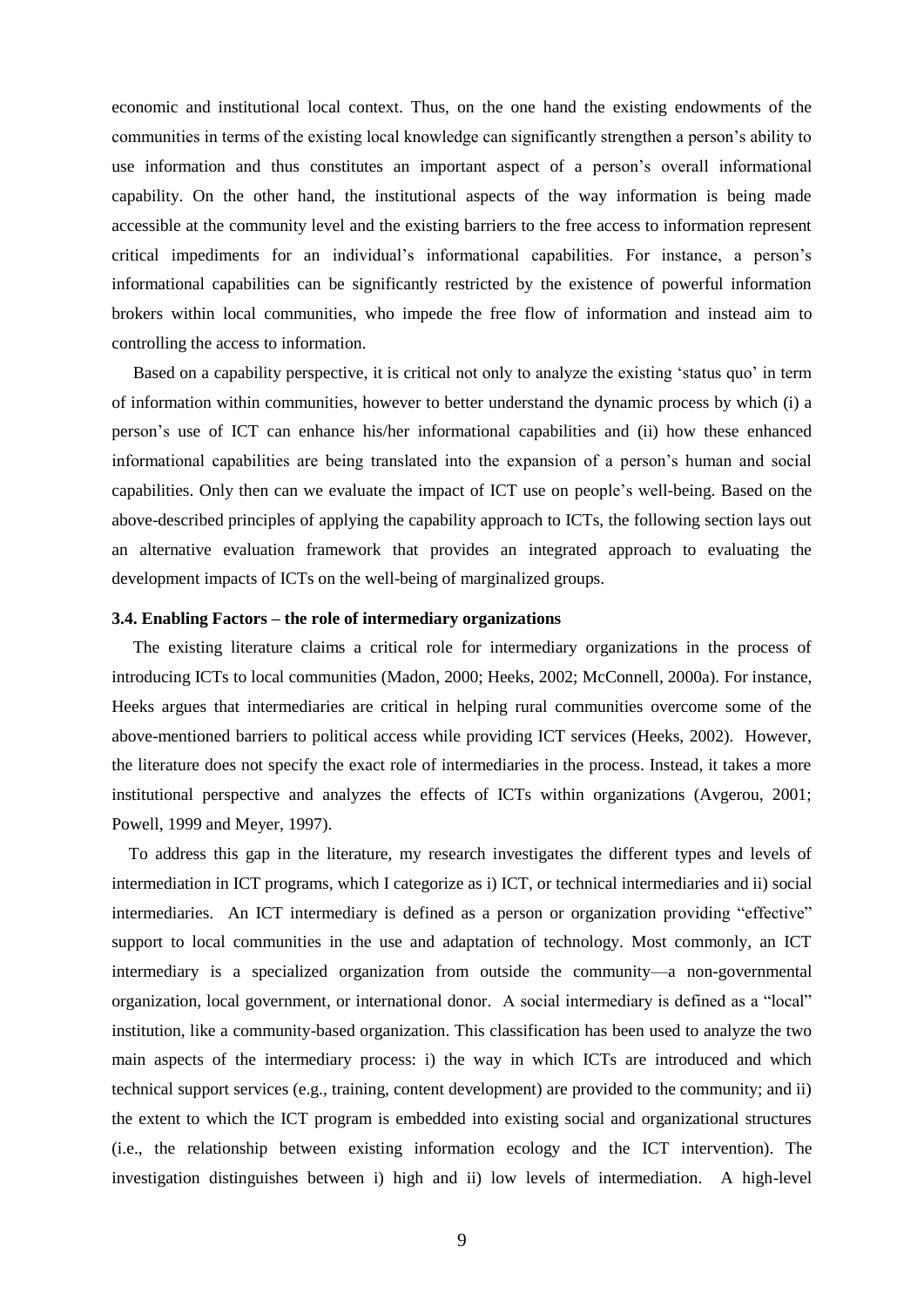intermediation is characterized by a high degree and frequency of direct involvement at the local community level; a low-level intermediation is characterized by centralized management and a lower degree of interaction with the local community.

#### **4. Towards an alternative evaluation framework of ICTs programs**

 Based on the theoretical foundation discussed above and the authors previous work, the article develops an alternative evaluation framework of ICT interventions (Gigler, 2004). The core question that this paper seeks to answer is, whether and under which conditions the improved access to information and knowledge facilitated by ICTs can enhance the individual and collective capabilities of the poor to better achieve the lifestyle they value. Sen's holistic approach to development is very well suited to evaluate the potential effects of ICT interventions, considering that a key characteristic of ICTs is their multi-sectoral dimension, meaning that they can affect people's lives simultaneously in the economic, social and political spheres.

 In an earlier analysis Richard Heeks (1999) has argued to place information instead of technologies in the center of the analysis. This approach is in favor of going one step further and placing individual and collective capabilities in the center with information and ICTs occupying the outer circles of the model. Thus, underscoring that ICTs are not a means to an end by themselves and that in fact under certain conditions can act to expand the capabilities of the poor to realize improved economic, social, political and cultural opportunities. Although it is argued that the right to information and knowledge is an important entitlement and its absence can be a contributing factor to poverty, this notion needs to be balanced against the broader context of existing social and economic inequalities, which may reinforce themselves through the technology (Castells, 1997; Hewitt de Alcántara, 2001). Consequently, the sustainable livelihoods framework will be integrated to attempt a more holistic socio-economic analysis of the possible effects of ICTs.

 As a starting point, it is being argued that it is important to introduce information as an additional asset or capital into the sustainable livelihoods framework. The analysis of the role that information and knowledge can play for development and the view that the right to information represents an important entitlement of the poor calls for the inclusion of the concept of *"informational capital"* and ‗informational capabilities' into the livelihoods approach.

As table 1 shows the 'informational capital' has been added as an additional capital to the set of livelihood resources of the poor. Due to the cross-sectoral nature of information, the framework underscore that the inter-linkages between informational capital and all the other capitals are crucial for evaluating the role of information and ICTs in the livelihoods of the poor. At the same time, it is argued that information on its own right is an important asset for the poor to improve and/or secure their livelihoods and that the combination of the existing informational capital with a person's human agency can lead to a significant expansion of a person's informational capabilities.

 This approach underscores that the capability of individuals and social groups to transform valued functionings into realized functionings depends on the combination of a person's existing livelihood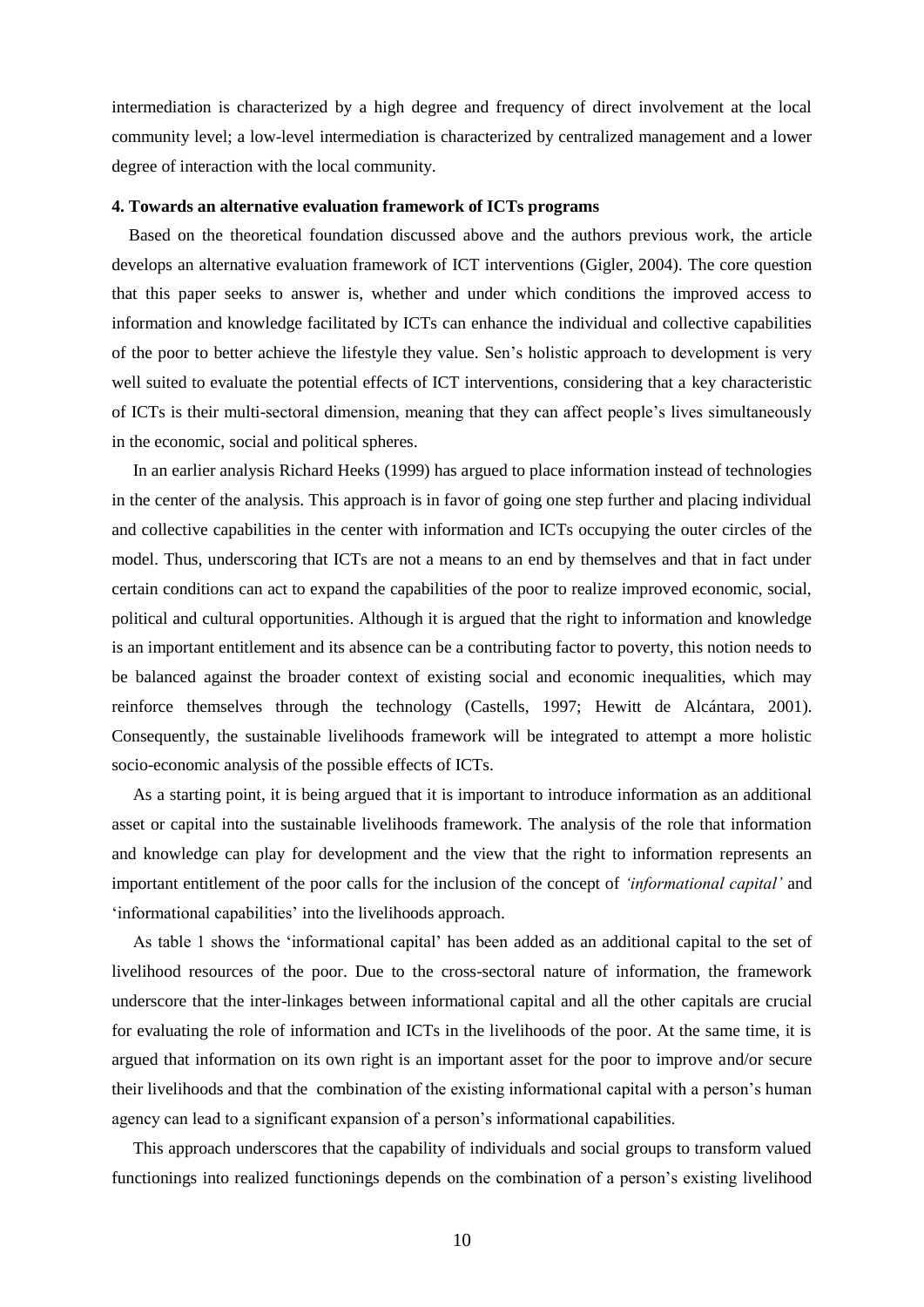resources or capitals and his/her human agency. The expansion of capabilities is hereby understood as the strengthening of peoples' capitals. What, however is the role that information plays in this context and what justifies broadening the capability approach by the additional dimension of the "informational capabilities"?

 The main argument for including this dimension into the framework is that information and ICTs can play an important role not only in their own right, but can act as an 'agent' for the strengthening of the poor's capitals in multiple areas. As the review of the literature (Kabeer, 1999a; Bebbington, 1999) above has demonstrated, only the combination of strengthened resources and agency can lead to enhancing individual and collective capabilities. This approach analyzes the conditions under which the expansion of the informational capability can have a positive 'multiplier effect' on the other capabilities. In other words, does the expansion of the poor's capability to make meaningful use of information strengthen their capabilities to achieve valued functionings in multiple areas?

 This notion comes from Sen's concept about the role that human capital plays not only in enhancing a person's ability to generate income, but also in expanding her/his capabilities to lead a freer and more fulfilled life and to reach her/his valued functionings (Sen, 1997:1960). In this sense the focus is on the agency role of human capabilities for bringing about social change.

 This paper applies this concept to the field of ICTs. Hereby it is being stressed that the better access to information and enhanced informational capabilities similar to the enhancement of a person's writing and reading skills can enhance peoples' capabilities to make choices in their lives in various areas, including the economic, social and political spheres. As a result of the enhanced informational capabilities, individuals will be able to expand their control over important life choices; in this sense information and ICTs can contribute towards the empowerment of the poor.

The framework highlights the need to assess at the outset of ICT programs, the existing informational capital in communities, in order to assess the existing livelihood resources in terms of information. The existing traditional information systems and the 'information ecology' within communities represent a critical enabling or limiting factor for individual to expand their informational capabilities (Brown, 1991, O' Farrell, 2001). The framework includes an analysis of the local social context, since a common reason for the failure of ICT programs is the perception of key community members that new technologies undermine existing information systems and thus see ICTs as a challenge to the ‗knowledge brokerage' role of existing community organizations (Robinson, 1998).

 Furthermore, the evaluation framework underscores the importance of understanding the institutional structures and processes that mediate the transformation process from livelihood resources into the expansion of capabilities, thus contributing to the attainment of positive livelihood outcomes. Hereby, it is important to analyze the interrelationship between existing social structures and ICT inter-mediation. The framework emphasizes that a successful mediation process by an effective and local intermediary is required before ICTs can have a positive contribution towards expanding the livelihoods of the poor.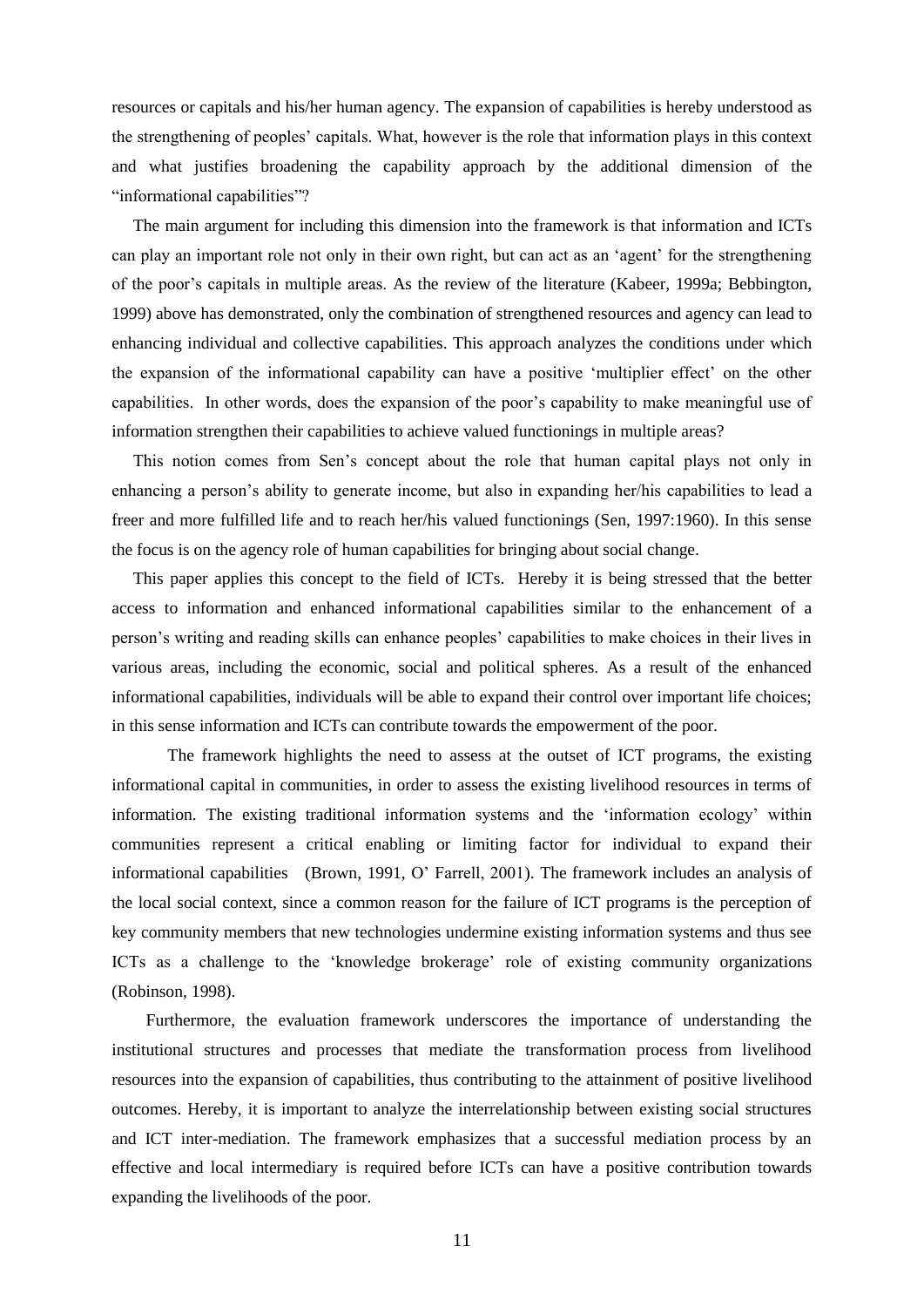### **Table 1: Empowerment through ICTs framework**

| <b>CONTEXT</b>                 |             | <b>LIVELIHOOD</b><br><b>RESOURCES</b> |        | <b>INSTITUTIONAL</b><br><b>PROCESSES</b> |        | <b>CAPABILITIES</b>                               |               | <b>LIVELIHOOD</b><br><b>OUTCOMES</b> |
|--------------------------------|-------------|---------------------------------------|--------|------------------------------------------|--------|---------------------------------------------------|---------------|--------------------------------------|
| Socio-Economic<br>Conditions   |             | Economic/financial<br>capital         |        | Existing social structures               | $\leq$ | Individual<br>- Psychological<br>- Social         | $\Rightarrow$ | Informational<br>Capabilities        |
| Demographics                   | $\leq \geq$ | Natural capital                       | $\leq$ |                                          |        | - Economic<br>- Informational                     |               | strengthened                         |
| <b>Cultural Context</b>        |             | Human capital                         |        | Level and degree of                      | $\leq$ | - Political<br>- Cultural                         | $\Rightarrow$ | Human<br>Capabilities                |
| <b>Political Context</b>       |             | Social capital                        |        | <b>ICT</b> intermediation                |        | Collective<br>- Social                            |               | strengthened                         |
| <b>ICT</b> diffusion           |             | Informational capital                 |        |                                          |        | - Economic<br>- Political                         | $\Rightarrow$ | Social<br>Capabilities               |
| <b>ICT</b> policy<br>Framework |             |                                       |        |                                          |        | - Organizational<br>- Cultural<br>- Informational |               | strengthened                         |

### Stages of ICT project

| Existing Information<br><b>Systems and Environments</b> | Assess Information needs<br>Informational capital | <b>Community ICT Access</b><br>Local and relevant content<br>Capacity-Building | Local Appropriation and<br>Meaningful Use of ICTs | Ownership<br>Sustainability                      |
|---------------------------------------------------------|---------------------------------------------------|--------------------------------------------------------------------------------|---------------------------------------------------|--------------------------------------------------|
| <b>INFORMATION</b><br><b>NEEDS</b>                      | <b>ICT USES</b>                                   | <b>ICT CAPABILITIES</b>                                                        | <b>INFORMATIONAL</b><br><b>CAPABILITIES</b>       | <b>HUMAN &amp; SOCIAL</b><br><b>CAPABILITIES</b> |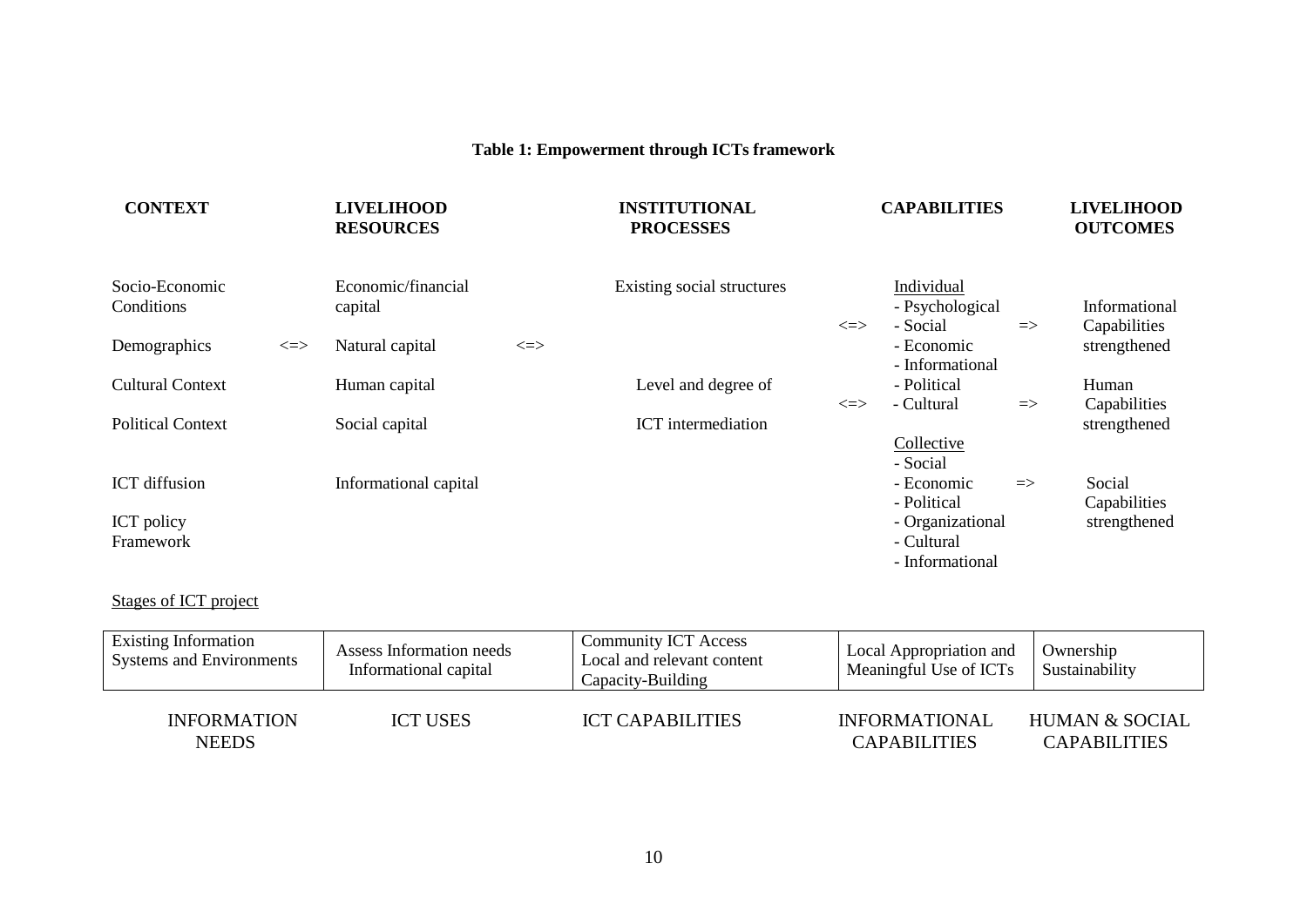In addition, intermediaries play a decisive role in i) identifying and providing access to ICT products and services that suit the local communities' information needs; ii) supporting the generation of local and relevant content; and iii) providing ongoing support in the areas of training and capacity-building.

 Within this process the local appropriation of technologies by the communities and the contextualization of information provided through ICTs is required a-priori to poor communities being able to derive real benefits out of its use. Pure access to ICTs by the poor will not allow them to derive real benefits out of its use. In fact, a tool such as the Internet can be described as a medium of the western-elite and needs to be appropriated by non-western and poor communities before they can derive real value. Frequently the content on the Internet does not reflect the realities of local communities (Ballantyn, 2002). In fact, the language of the Internet often represents a prohibitive barrier for communities in their use of information, as most of its content is being written in a rather academic or business style and thus is not directly applicable at the grassroots level. Finally, a continuous program to support the capacity-building of people in using ICTs is necessary to ensure that these technologies can be used in a meaningful way and that in fact they are being used (Delgadillo et. al, 2002).

Within the analysis of the process of individual empowerment, the AEF distinguishes between the following six dimensions: i) informational; ii) psychological; iii) social; iv) economic; v) political; and vi) cultural. (see Table 2 in Annex 1 ). These different dimensions contribute in different ways to the enhancement of a person's human capabilities. While, the framework develops specific indicators for each of these dimensions, the analysis will stress the interdependencies of the different dimensions of empowerment and investigate whether or not the different dimensions of empowerment reinforce each other.

 Due to the fact that the capability-approach stresses the non-material factors of wellbeing, the AEF emphasizes the important role the psychological, social and cultural aspects of a person's life play for her/his empowerment.

 In particular, ICTs can play an important and direct role in enhancing through a process of ‗self-reflection' and ‗critical analysis' the critical consciousness and self-esteem of poor people (Freire, 1972). Specific outcome indicators for the psychological empowerment of poor people through ICTs include i) the improved ability to analyze and solve problems; (ii) to enhance a person's self-esteem; and iii) a sense of participation in the modern world. This dimension of empowerment is very relevant for strengthening a person's human agency or in other words to strengthen a person's ability to influence strategic life choices, a core concept of empowerment (Kabeer, 1999a, 1999b). In this sense it seems that the potential positive impact of ICTs on the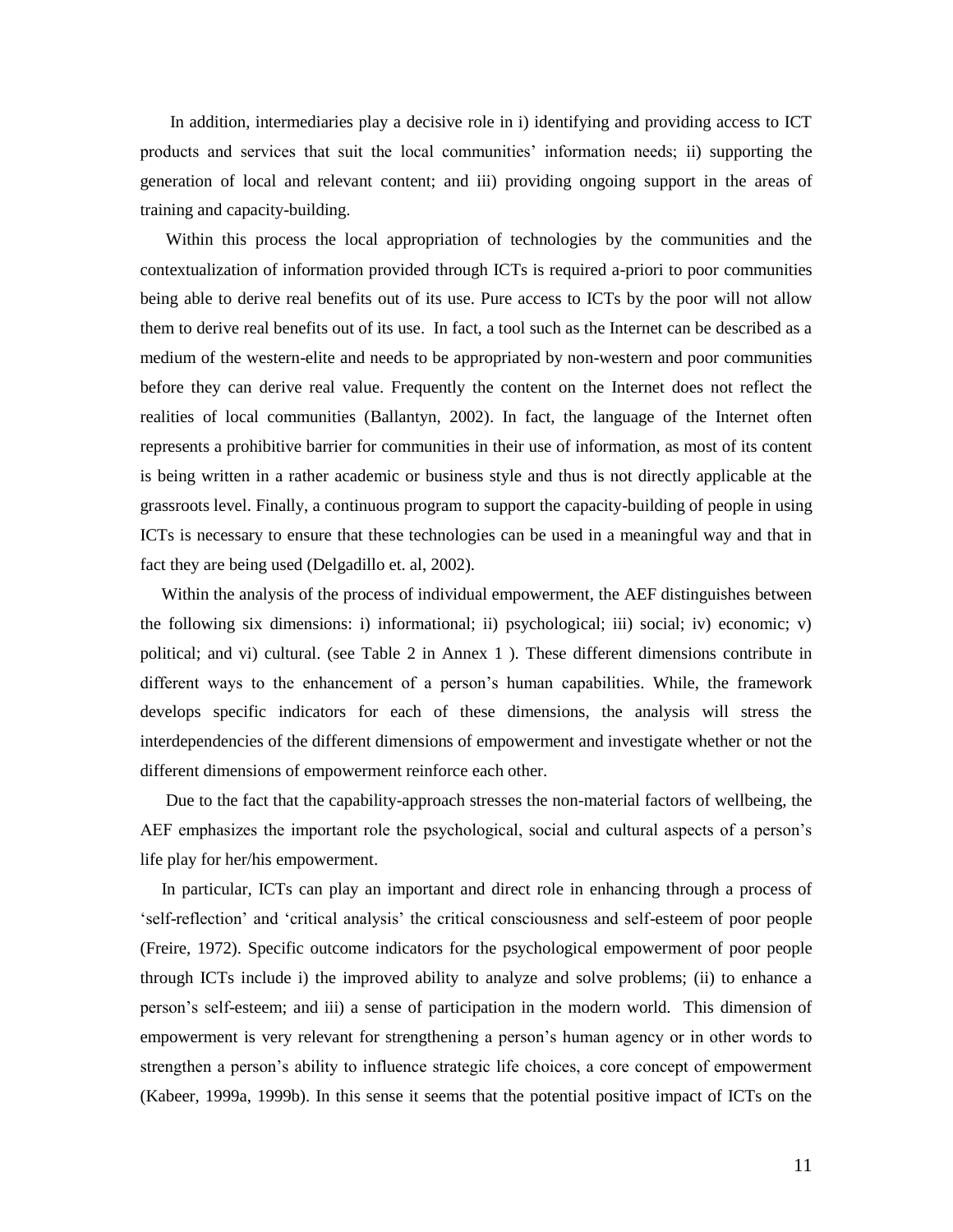psychological empowerment of the poor has not only a substantive value on its own, however can also be instrumental for the empowerment of a person in different aspects of her/his life. For instance the strengthened self-esteem of a person can be critical to also expand the economic aspects of his/her life by enhancing the person's ability to find new employment.

 The framework furthermore considers six key dimensions of social capabilities, identified by rural communities: i) informational; ii) organizational; iii) social development; iv) economic development; v) political participation; and vi) cultural identity (see table 3 in Annex 2). It is important to note that in many of these areas there exist important interdependencies between the individual and collective processes. This separation adds significantly to the analysis, since it provides a clear logical framework for breaking up the different and complex empowerment processes into smaller, more comprehensive and manageable units.

 It is however important to emphasize that in the theoretical framework the improved access to information through the use of ICTs has mostly indirect rather than direct effects on the livelihoods of the poor. The framework suggests that a quite complex process needs to take place for ICTs to have an impact on the lives of poor communities. Thus, the framework highlights that there does not exist a direct and causal relationship between ICTs, information, human capabilities and people's well-being, but that the relationship between these variables is much more multi-dimensional and needs to be seen within the broader context of sustainable human development.

 Considering that the core of the research aims to assess the impact of ICTs on human wellbeing, the following section develops a specific 'ICT impact chain' which will analyze in more detail the process and conditions under which the access and uses of ICTs can enhance people's informational capabilities and thus enhance their human and collective well-being.

### **5. Unpacking the link between ICT and development- The ICT Impact Chain**

 The following section intents to unpack the link between ICT and economic development and to develop an impact chain that describes both the principal factors as well as the process by which ICTs can significantly enhance people's human well-being across multiple dimensions of their lives. The impact chain unpacks the overall impact of ICTs on peoples' well-being into a five-step process that explains the conditions under which the access and uses of ICTs (i) become meaningful for its users; (ii) it's uses are being translated into enhanced informational capabilities; and (iii) result in improvements in peoples' human and social capabilities.

 The first step of the impact chain constitutes an information needs assessment. This initial stage is critical since ICTs are not being introduced into communities in isolation from existing information and communication ecologies however should be embedded into these existing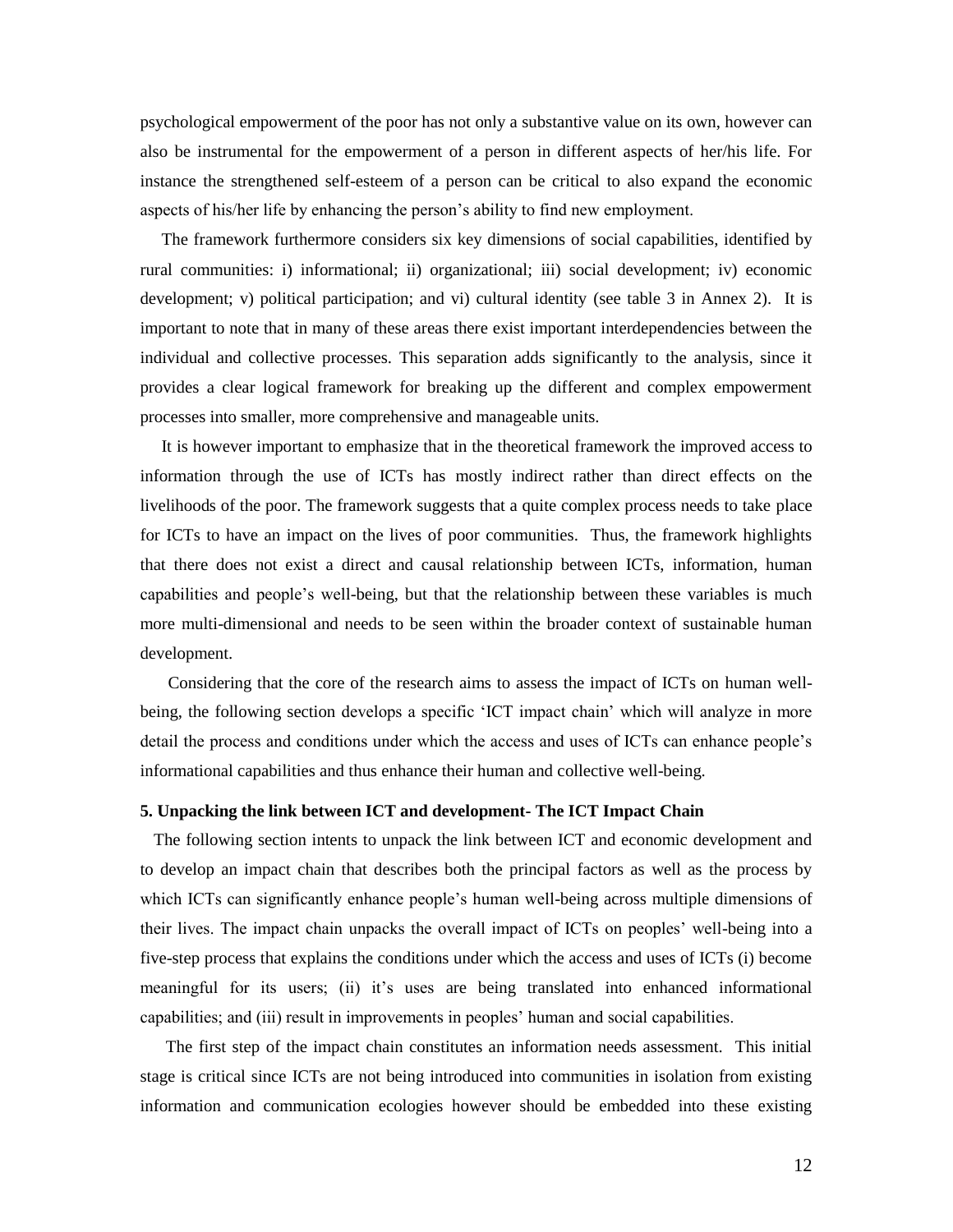structures, in order to (i) truly strengthen the communities' existing informational capital, (ii) be accepted by the communities' principal stakeholders, and (iii) be sustainable in the long-term. It is thus essential to first analyze the existing ‗information ecologies' of communities before providing them with specific ICT services (i.e. access to Internet connectivity). As visualized in the graphic below the assessment should (i) analyze the communities' existing information and communication needs, (ii) identify key local stakeholders, such as elders who frequently are the traditional ‗information brokers' in local communities; (iii) assess the existing informational capital; and (iv) identify the existing communication channels. Finally, the information needs assessment should identify critical barriers and bottlenecks that have caused mutual information and communication gaps between local communities and national policy makers and identify mechanisms through which ICTs could promote the improved two-way information and communications flow between these two actors. It is being argued that this first step is essential for ensuring that ICT programs are not supply-driven and 'push' a specific technology on communities, however are responding to real priorities and needs of local communities.

 The second step of the impact chain addresses issues related to people's ability to use ICTs. The AEF presented above has demonstrated that in order to assess the impact of ICTs on people's well-being it is critical to move beyond the concept of "ICT access" and to study the multiple factors that enable people's 'uses of ICTs' within their socio-economic, political and cultural context. The impact chain emphasizes that access to ICTs is not sufficient for enhancing people's actual uses of ICTs.

 The study emphasizes that the presence of an intermediary organization is the most significant factor explaining poor people's ICT uses. In fact, the intervention of an intermediary organization enables people to acquire the necessary basic capabilities to use ICTs, even if they do not have access to these technologies within their communities. Empirical evidence from rural Bolivia indicates that the majority of the rural poor use the Internet outside of their own communities in intermediary cities or towns and that they combine their weekly visits to regional markets with a visit to a public Internet access point (Gigler, 2009). This finding is intriguing since it highlights that the knowledge on how to use the Internet is more important for poor peoples' Internet uses, than having access to the technology within their communities. Consequently, for people to reach a stage in which they are not only having access to, but are actually using the Internet is essential for ICTs to have an impact on their well-being. The paper highlights that in spite of existing infrastructure constraints, the intermediation through a local and effective ICT program can significantly enhance poor peoples' Internet use, even if communities continue to lack access to Internet connectivity in their communities.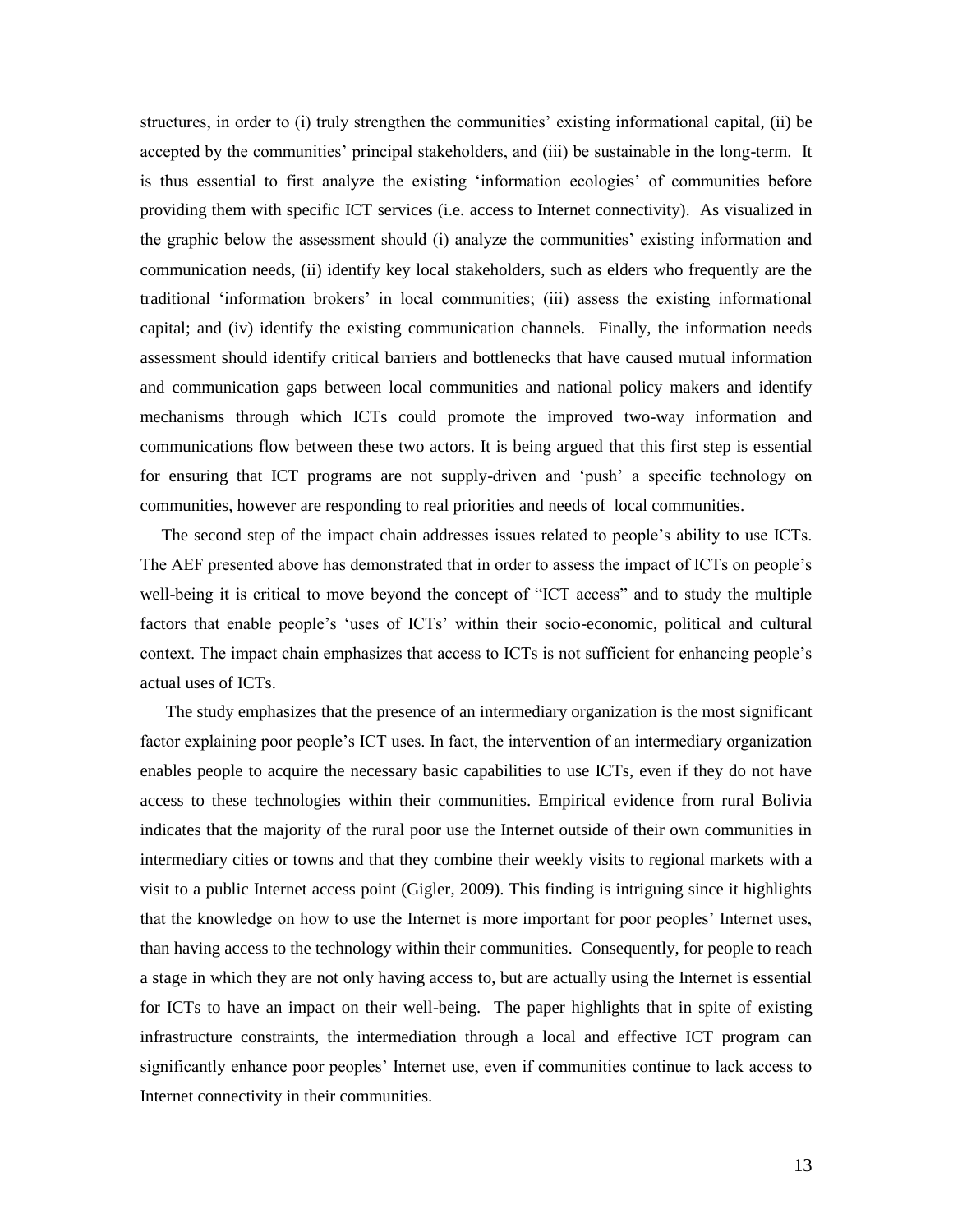

#### **STRUCTURAL BARRIERS**

Source: developed by author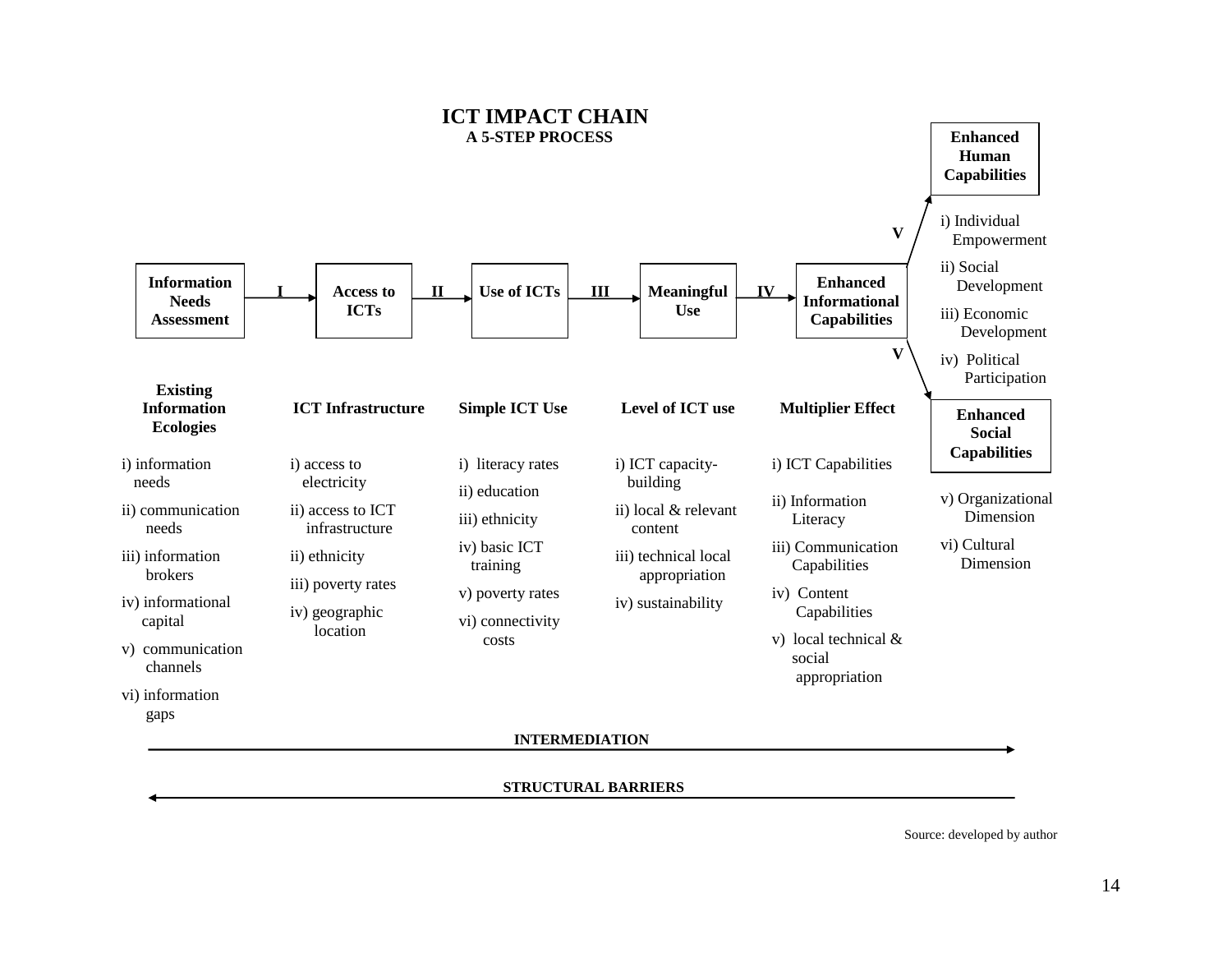The paper thus identified that there is significant room for reducing the existing digital inequalities through targeted interventions that promote the uses of ICTs among rural communities.

 Thus, the second step of the impact chain emphasized that people's actual use, rather than access to ICTs is a critical precondition for ICTs to have an impact on their well-being. The paper however takes the analysis even a step further. It argues that it is essential to investigate people's capabilities to make 'meaningful' uses of ICTs and that it is not sufficient to evaluate the factors influencing whether or not rural communities have the opportunities to use ICTs. The impact chain thus differentiates between "ICT use", and "meaningful use of ICTs"—whereby the notion of "ICT use" encapsulates the simple use of the Internet without specifying proficiency, while "meaningful use" captures the depth, usefulness and level of expertise in Internet use, gauging use in terms of how efficient, informed and beneficial it is.

 The third step of the impact chain thus highlights the conditions under which simple ICT-use is converted into meaningful use. Applying this framework allows the study to unpack the different factors that impede people to give their ICT uses meaning and to derive real benefits out of their uses for their individual and collective well-being. As graphic above visualizes, the following four conditions have to be met to enable people to realize meaningful uses of ICTs: (i) enhancement of their ICT capabilities; (ii) availability of local and relevant content; (iii) local appropriation of ICTs: and (iv) financial and social sustainability of ICT programs.

 The impact chain furthermore stresses that the local technical appropriation of ICTs by communities is a critical condition in attaining meaningful use. This concept argues for the importance of providing people with the necessary space to explore and interpret technologies on their own terms, to define which tools and applications they consider suitable for their needs, and to adapt these technologies to their own local economic, social and cultural context. Frequently, those programs which are implemented in an overly centralized manner deny people the opportunities to adapt ICTs to their own local circumstances and instead ‗impose' preconceived technical solutions on local communities. Such an approach frequently leads to the failure of projects, since in most programs the predefined technical solutions do not correspond with the local priorities of communities. Frequently technical solutions are not being based on real information and communication needs encountered among users, however are being defined in a top-down manner by centralized technocrats or project managers.

 The third step of the impact chain emphasizes that ICT programs need to reach financial and social sustainability, in order to provide people with the opportunity to use ICTs in the long-term, enabling them to attain a meaningful level of use. ICT programs often fail briefly after having installed the ICT infrastructure or having carried out their initial phase of training activities due to the lack of community ownership. Programs frequently face both significant challenges of financial and social sustainability, since they fail to base their activities on the priorities of local stakeholders and thus do not succeed in raising any local funds to support the program in the long-term. Many ICT programs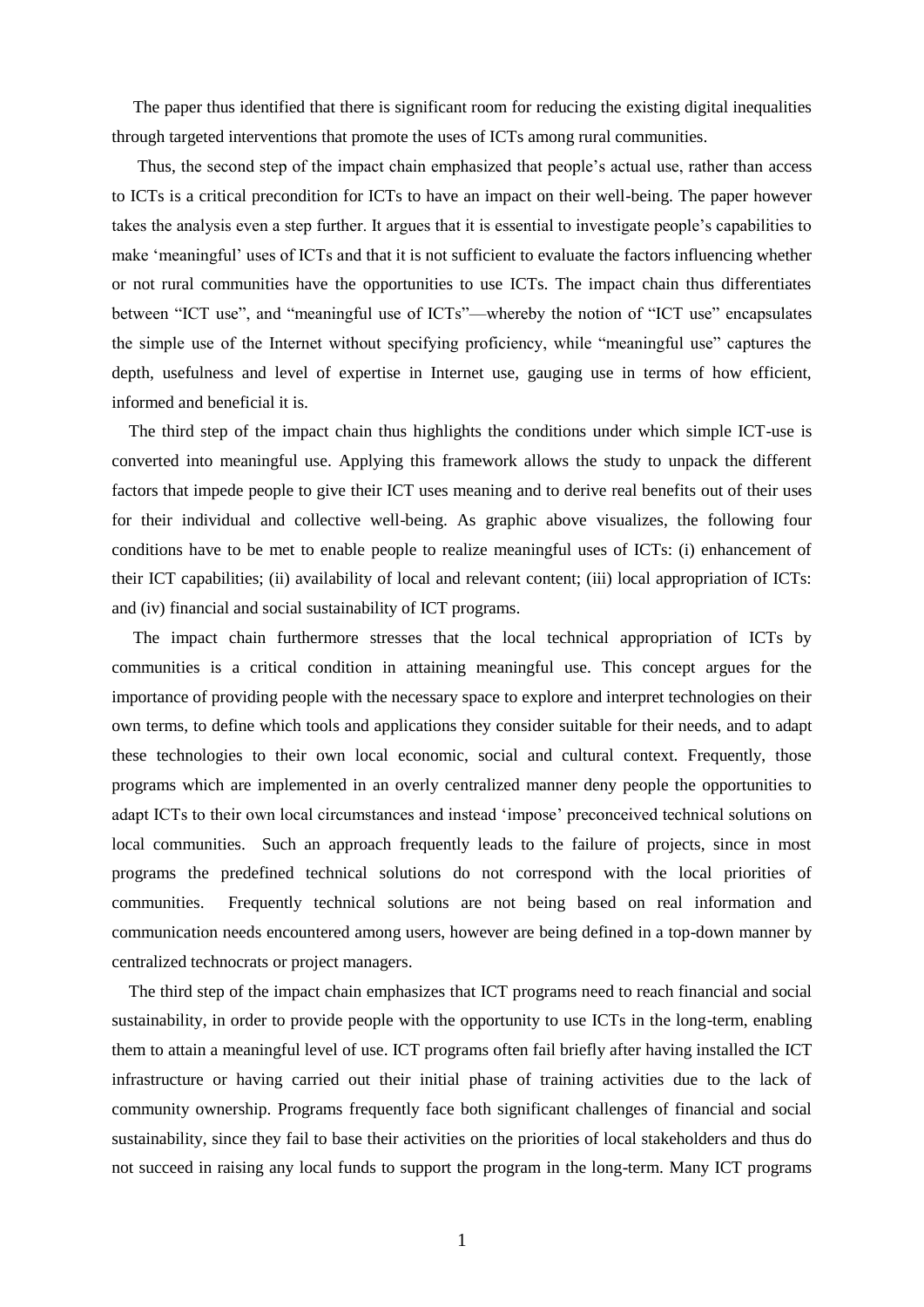also fail to develop local partnerships with the existing community-based organizations and the different civil society organizations working in their project area.

 The fourth step of the impact chain analyzes the conditions which have to be met so that a person's meaningful ICT use also results in the enhancement of her/his informational capabilities. This step is essential, since the impact evaluation framework presented above found that the extent to which ICT programs succeed in enhancing peoples' informational capabilities is the most critical factor determining the impact of ICTs on poor peoples' well-being. The paper has highlighted the significant differences between expanding a person's ICT capabilities versus her/his informational capabilities. The concept of ICT capabilities encapsulates a person's ability to make efficient use of computer hardware, software, and ICT tools; the concept of informational capabilities is an information-centric approach, deemphasizing the role of technology and people's ability to use these tools. It includes the following four components: (i) ICT capability; (ii) information literacy; (iii) communication capabilities and (iv) content capabilities.

 The impact chain emphasizes that the conditions under which peoples' meaningful uses can be transformed into enhanced informational capabilities depend on the extent to which (i) they can enhance their capabilities in all four dimensions of informational capabilities; (ii) strengthen their existing informational capital, and (iii) enhance their individual and collective agency in terms the use of information. In this context, a critical success factor in reaching this step is the process of local appropriation of ICTs by communities, as facilitated by an effective and local intermediary.

 In fact, a principal finding of the paper is that the intermediary organization (ICT program) is the variable which has the strongest influence on people's informational capabilities. It argues that particularly grassroots-level programs are significantly more successful in enhancing peoples' informational capabilities, in contrast to programs led by government and NGOs which frequently have been relatively unsuccessful in reaching this objective. A critical success factor of this intermediary process constitutes the issue that ICT programs do not only enhance people's ICT capabilities, however that they take a much broader approach and stress the role that information plays for development in generally and thus focus on enhancing people's informational capabilities. In this context, a critical aspect of informational capabilities is the concept of information literacy, which emphasizes a person's ability to collect, process, evaluate, use and share information with others within her/his own socio-cultural context. One of the key lessons from many ICT programs is that most of the difficulties poor people have encountered in using the Internet are related to the analysis and interpretation of information, rather than to using the technology itself. Grassroots ICT programs have demonstrated that it is possible that people with relatively limited formal education can enhance their information literacy skills, if intermediary organizations provide hands-on support, guidance and specific capacity-building activities on issues related to the interpretation of information instead of solely focusing on training participants in the use of technological applications.

 On the other hand, government programs frequently overemphasize technology itself in its capacity-building and provided little guidance on issues related to the use, processing and evaluation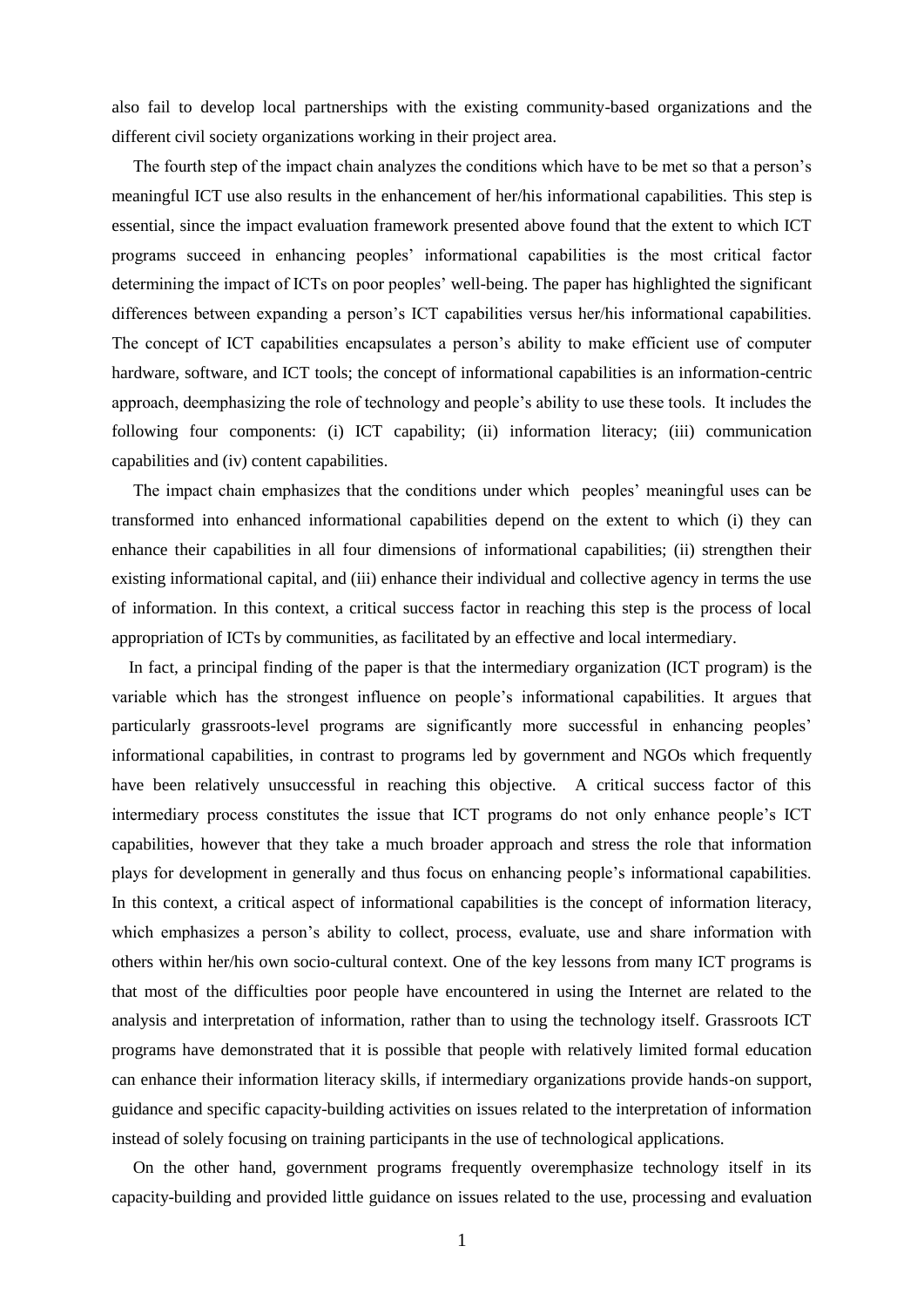of information. These programs frequently fail to place the use of ICTs into the broader local sociocultural, economic and political context and thus failed to improve peoples' information literacy skills (Gigler, 2009).

 A good example of the critical differences between ICT capabilities, meaningful uses and enhanced informational capabilities is the use of ICTs (Internet and community radio) to improve small-scale farmers' access to market prices. While many programs are highly successful in enhancing their participants' ‗CT' capabilities to use the Internet to find market price information, they frequently fail to enhance the participants 'I' capacities to interpret, evaluate, process and share the encountered information with others. While this type of use can certainly be considered meaningful, small-scale farmers are often not able to understand the way the different local and regional markets work and to analyze the underlying reasons for significant fluctuations in market prices for their agricultural goods commonly observed in rural markets. Thus improved CT capabilities and enhanced access to the raw market data, without the necessary information literacy skills to interpret the data, fail to enable farmers to directly apply the information to their daily challenge of selling their agricultural products in local and regional markets.

Moreover, the enhancement of people's communication capabilities is an essential aspect of improved informational capabilities. A critical success factor for ICT programs is the issue whether they are successful in significantly enhancing the participant's capabilities to communicate with family members, friends and with their professional contacts. In particular in the context of rural communities, due to their strong social networks—the strengthening of their communication capabilities primarily results in enhancing their horizontal communications with other communities and to a much lesser degree improve the vertical communication between communities and the institutions of the State.

 Furthermore, the ICT impact chain stresses the importance of enhancing people's capabilities to not only "consume" but also to produce their own local content and to share it with others. These ―content capabilities‖ are particularly important for rural communities due to: (i) their strong demand for local information; and (ii) the fact, that for most rural communities there is no local Internet content available. To address this issue, ICT programs should support poor communities in the development of their own website in order to provide the poor with a space to create and disseminate their own content and to share some of their experiences with other communities and the public in general.

 The ICT impact chain moreover shows that the expansion of people's existing informational capital through the use of ICTs plays a central role in determining whether or not the people have enhanced their informational capabilities. The paper contests that only those ICT intervention that enable communities to locally appropriate ICTs in terms of both their technical and social aspects are successful in enhancing people's informational capital. The technical aspect of the local appropriation process focuses on providing people opportunities to select and adapt communication tools based on their own information needs, while the social aspect of the local appropriation process highlights the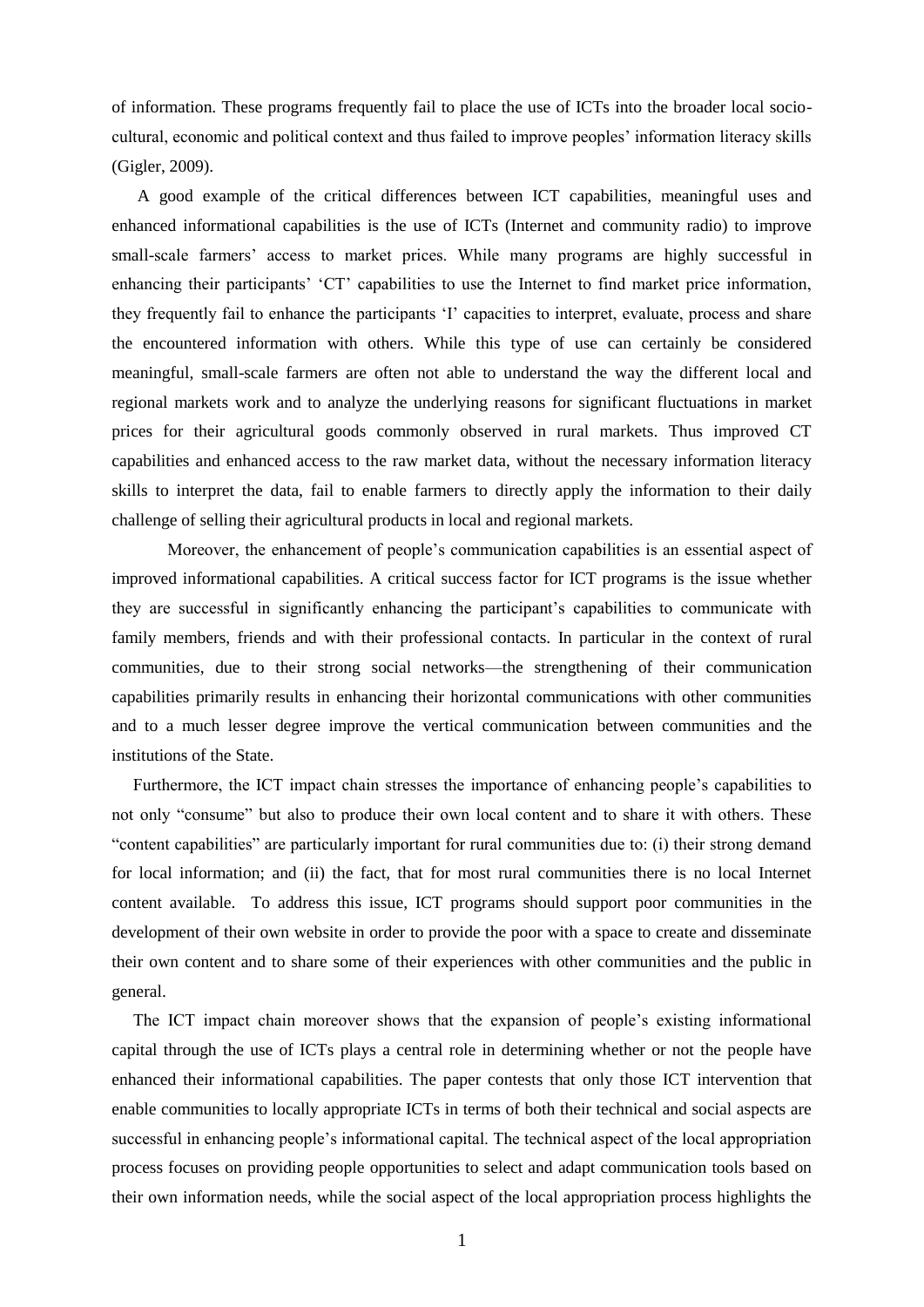communities' ability to adapt technologies so they are rooted into their own social, economic and cultural processes.

 The success of the intermediary process thus depends on the intermediary's ability to simultaneously assuming both roles; the one of a technical and social intermediary. First, in terms of the local technical appropriation, the intermediary should enable poor people to explore, use, and adapt technologies under their own terms and conditions by facilitating an open and secure learning environment among its participants. Moreover, it should provided the necessary technical support (i.e. ICT training, local content) for the technical appropriation of ICTs and thus enabled it participants to make meaningful uses of ICTs.

 In relation to the social appropriation of ICTs the intermediary is instrumental in providing the social space to come together and explore the meaning of technologies and their applicability to their individual and collective well-being. A central aspect of this social process is that intermediary assist communities to integrate these technologies into their existing social and organizational community structures. In this sense, ICT programs can play a critical social role in providing its participants with a social space to come together and discuss critical issues relevant for their daily lives. Furthermore, a critical success factor for ICT projects is the issue to what degree the process of introducing ICTs into communities has led to the gradual transfer of "ownership" to the participating communities, in particular whether the participants assume a leading role in the program's management and preparation of specific activities.

 Finally the third critical condition in the fourth step of the impact chain emphasizes that ICT interventions need to enhance its participants' individual and collective agency in terms of their uses of information. This concept stresses the political dimension of information and places ICTs into the broader socio-political and economic context. A critical aspect of the expansion of people's individual and collective agency is that the participants gain the necessary knowledge and human capabilities to use, manipulate, and control ICTs. In this sense, the study emphasizes that the users' ownership and control over the use and management of ICTs and the resulting enhancement of their informational capabilities can act as a critical source for their individual and collective empowerment.

 In sum, the paper highlights that for ICTs to have a positive impact on people's well-being it is critical that the intermediary organization supports its participants in such a manner that their meaningful uses of ICTs also result in enhancing their informational capabilities. If people are enabled to take this critical step, enhanced informational capabilities similar to literacy can enhance poor peoples' human capabilities to make strategic life choices and to better interact with the formal institutions of the state and the market.

 The fifth and final step in the impact chain investigates the extent to which advanced informational capabilities can enhance people's human and social capabilities; and in which dimensions of their lives the meaningful use of ICTs can indeed play a transformative role. The AEF developed above has emphasized that the positive multiplier effect of informational capabilities on people's human and social capabilities depends on the extent to which informational capabilities: (i) enhance people's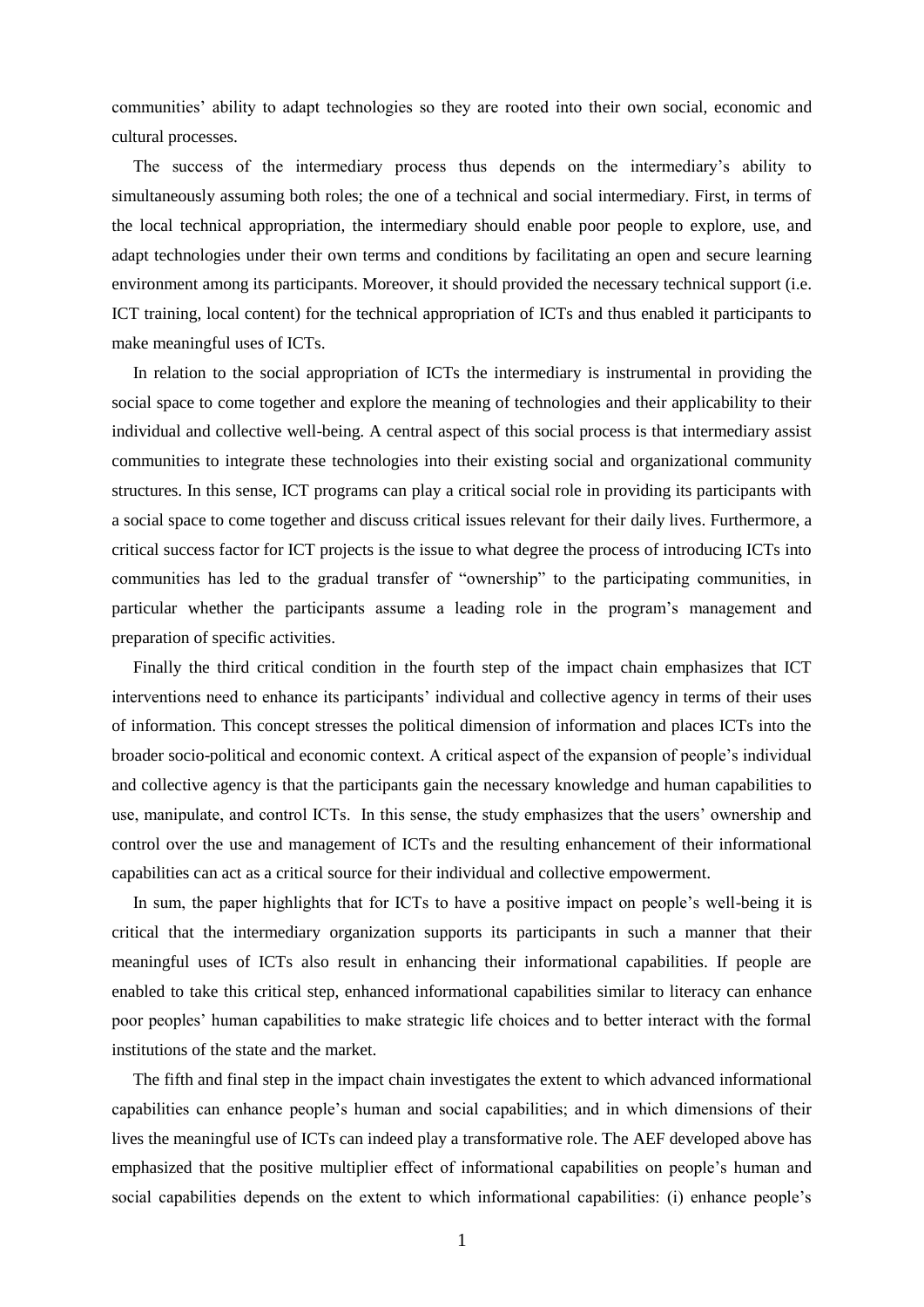individual and collective agency; (ii) strengthen poor people's existing capitals (i.e. human, financial capital); and (iii) have a positive multiplier effect on the other capabilities. Consequently, the impact of ICTs on people's human and social capabilities is the strongest the more robust the effects of enhanced informational capabilities are on these three aspects of people's lives. The last step of the impact chain aims to unpack the indirect effects that the enhanced informational capabilities might have on the multiple dimensions (i.e. economic, social, political) of a person's life and explains the various factors that determine the existence and strength of the ICT multiplier effect on people's individual and collective well-being.

 The first dimension in the last step of the impact chain is the personal dimension and the extent to which people's uses of ICTs can result in their individual empowerment. A major finding of the paper is that the individual empowerment is the only dimension in which the use of ICTs can directly enhance people's human well-being. The article argues that the enhanced proficiency to use ICTs can have significant and direct positive impact on people's psychological well-being, particularly for people who belong to the most vulnerable groups, such as women and youth. The analysis clearly indicated that enhanced ICT capabilities can be the source of improved individual agency and has significant positive effects on participants' self-esteem.

 The social dimension of people's well-being is the second dimension in which enhanced informational capabilities can play an important role in improving people's human capabilities. Investigating the above mentioned three processes by which enhanced informational capabilities can be converted into enhanced human and social capabilities, it becomes however apparent that the Internet has the biggest potential in enhancing individual rather than collective capabilities in this dimension of peoples' lives. With respect to education, for instance, advanced informational capabilities strengthens peoples' individual agency in terms of raising their awareness of existing educational opportunities and the existing gaps between urban and rural areas. Second, enhanced informational capabilities can significantly strengthen individual's human capital, in particular if the programs focus on issues such as capacity-building in information literacy. Third, enhanced informational capabilities in the area of education have a strong multiplier effect, in the sense that they can significantly enhance people's human capabilities similar to literacy, enabling people to reach higher levels of education. ICT capacity-building programs furthermore can play a critical role in adult education and vocational training programs. As such, ICTs can play an important role in improving peoples' access to non-formal education.

 In terms of the economic dimension of people's well-being, the paper ascertains that the use of ICTs has limited positive effects on the economic well-being of rural communities. In fact, empirical evidence frequently indicates that enhanced informational capabilities (i) have often only minor effects on strengthening people's individual and collective economic agency; (ii) do not enhance people's existing economic or financial capital and (iii) have only limited multiplier effects on people's economic well-being.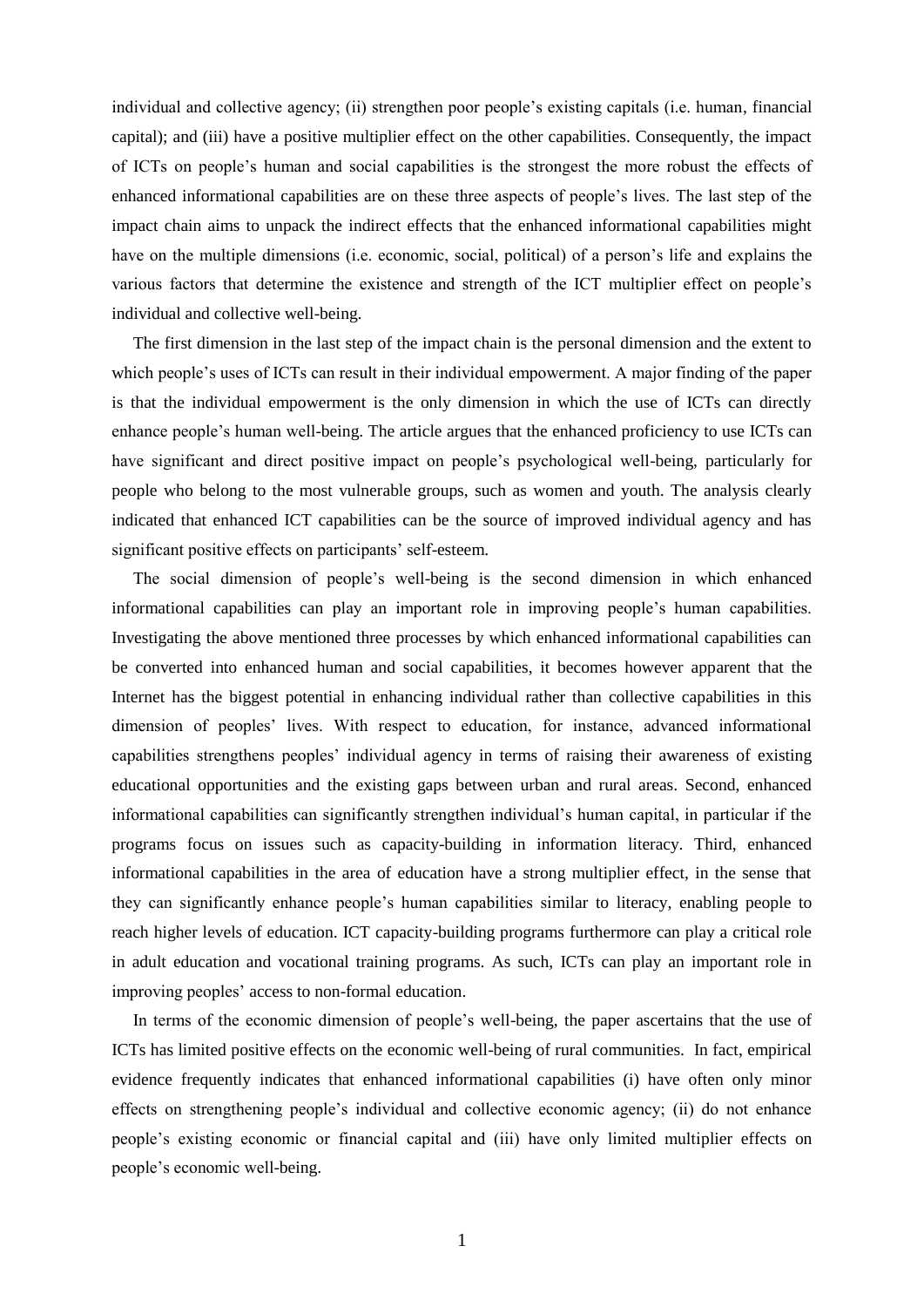The main reason for this assertion is that while ICTs can help enhance people's access to market *prices*, they cannot meaningfully alter existing market structures and the lack of competitive and transparent markets in many rural areas of developing countries. Frequently the existing information asymmetry is only one among many factors (e.g., high transportation costs, limited production capacity) that have led to important market distortions and that improving access to market information is not, by itself, sufficient to significantly reduce the mentioned market failures. In fact, the results form ICT program evaluations frequently show that the use of ICTs did not improve the "negotiating power" of small-scale farmers in local and regional markets; often fail to significantly reduce the high "transaction costs" small-scale farmers are facing when bringing their products to the markets; and do not have any significant positive impact on their incomes.

 The paper furthermore concludes that ICTs have the lowest impact on the political dimension of poor people's well-being. The study underscored that the multiple barriers for rural communities to participate in the political system at the local and central levels of government are too significant to be overcome by the use of ICTs. In fact, the analysis reveals that while ICTs can help poor people to enhance their individual and collective political agency by for instance exerting their right to information, they frequently only play a limited role in enhancing the transparency of government institutions due to the lack of the required cultural and organizational change within government institutions themselves. While ICTs can act to some degree as a catalyst for enhanced governance, a fundamental change of behaviours and attitudes by politicians and government officials alike is necessary to enhance the accountability and transparency of government institutions. Central to the issue of good governance is the lack of "information accessibility" and not the lack of access to ICTs.

 Finally, the impact chain illustrates that the paper has confirmed its principal hypothesis that the presence of an effective and local intermediary organization is the essential factor for enhancing people's well-being through the use of ICTs. They help rural communities to interpret, appropriate and enact ICTs to their local socio- cultural context; to make the uses of ICT meaningful to their every-day lives and to enable people to enhance their informational capabilities that ultimately translate into improvements in their human and social capabilities. The ICT Impact Chain illustrates this critical finding by tracing the path of an ICT program from its initial stage of the information and needs assessment to the enhancement of people's human and social capabilities.

### **6. Conclusions**

The paper has argued that ICTs under certain conditions can significantly enhance poor peoples' human and social capabilities and thus have a positive impact on their well-being. At the core of the process of introducing ICTs into rural communities stands the notion that ICTs can (i) enhance poor peoples' individual and collective agencies; (ii) strengthen their existing individual and/or community assets; and (iii) enhance their "informational capabilities". Similarly to literacy, newly acquired ‗informational capabilities' can act as an agent for change for individuals and communities enhancing their abilities to engage with the formal institutions in the economic, political, social and cultural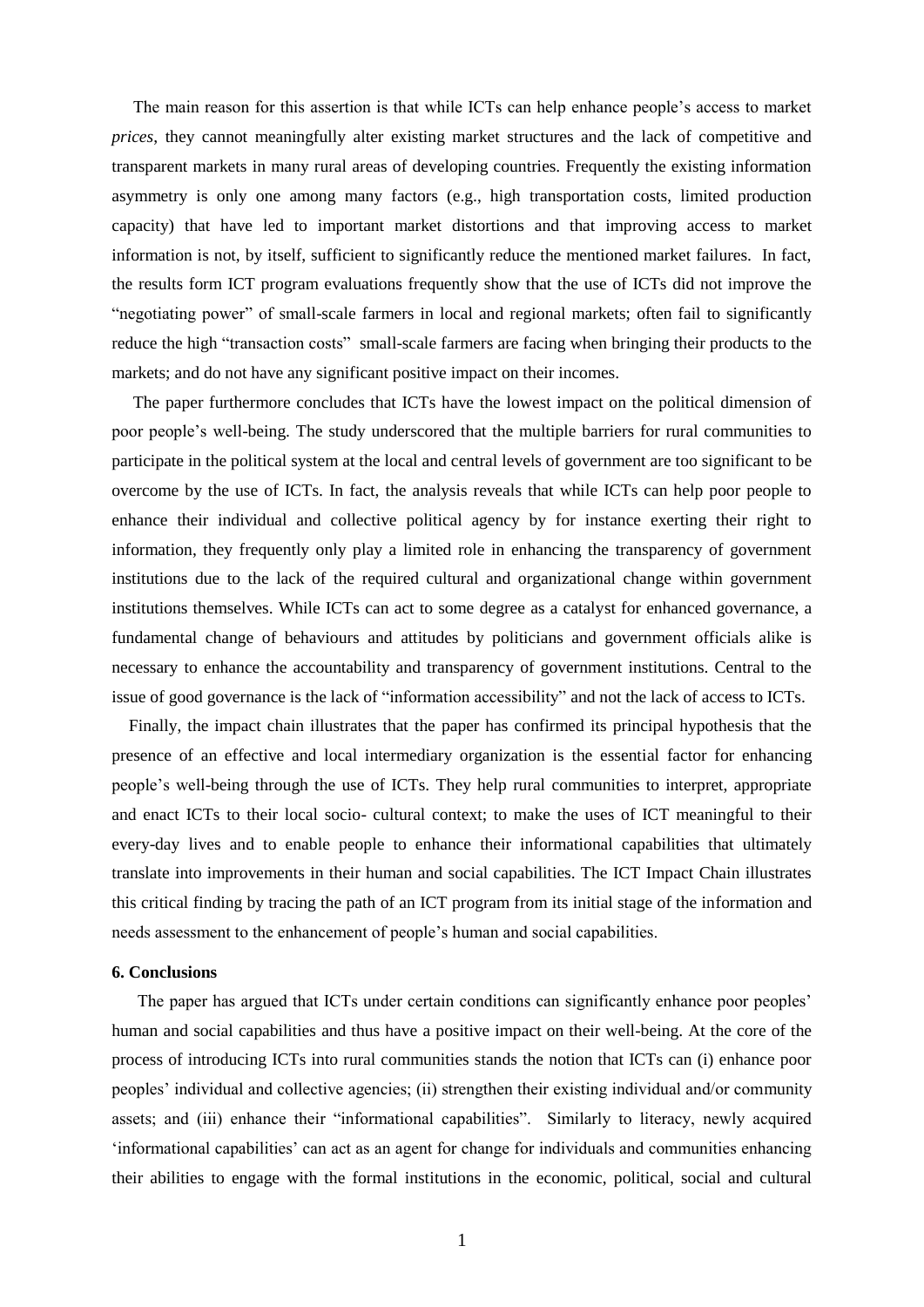spheres of their life. It has been ascertained that that the enhancement of peoples' informational capabilities is the most critical factor determining the extent to which ICTs can enhance people's well-being. That is, the expansion of a person's informational capabilities has not only intrinsic value for his/her well-being, but also, and even more important, an essential role as a catalytic agent strengthening his or her capabilities in multiple dimensions of his or her life.

 The paper has however also illustrated that there is not a direct and causal relationship between ICT and development. This relationship is much more complex and indirect in nature, whereby the issue of its impact on the livelihoods of the poor depends to a large extent on the dynamic and iterative process between people and technology within a specific local, cultural and socio-political context.

 Furthermore, the analysis has demonstrated that there are important differences in terms of the extent to which informational capabilities expand peoples' human and collective capabilities depending on the different dimensions of peoples' lives, such as the political, economic and social dimension. Frequently, the most immediate and direct impact of ICT programs on peoples well-being seems to be the personal empowerment of the most marginalized people, such as women, whereby the newly acquired ICT capabilities provide people with a sense of achievement and pride, thus significantly increasing their self-esteem. The results have furthermore shown that poor people perceive the Internet to play a critical role in enhancing the social capabilities of their communities, while they consider its positive impact on individual human capabilities as less significant. Thus the Internet is being seen to have the strongest impact on the social and organizational dimension of their lives. In terms of both the political and economic dimensions, a major finding is that there exists only a limited relationship between the enhancement in a person's informational capabilities and his or her human capabilities. In both dimensions, the role ICTs can play in enhancing people's well-being is significantly limited by broader socio-economic factors.

 A key recommendation of the paper is that the human development of people, rather than technology itself should be the center of the design and evaluation of ICT programs. As has been shown, the important advantage of using the 'capability approach' as the basis for the evaluation of ICT programs is its emphasis on the ability of ICTs to improve the daily livelihoods of poor communities, in contrast to more conventional approaches which overemphasize the significance of technology itself for development.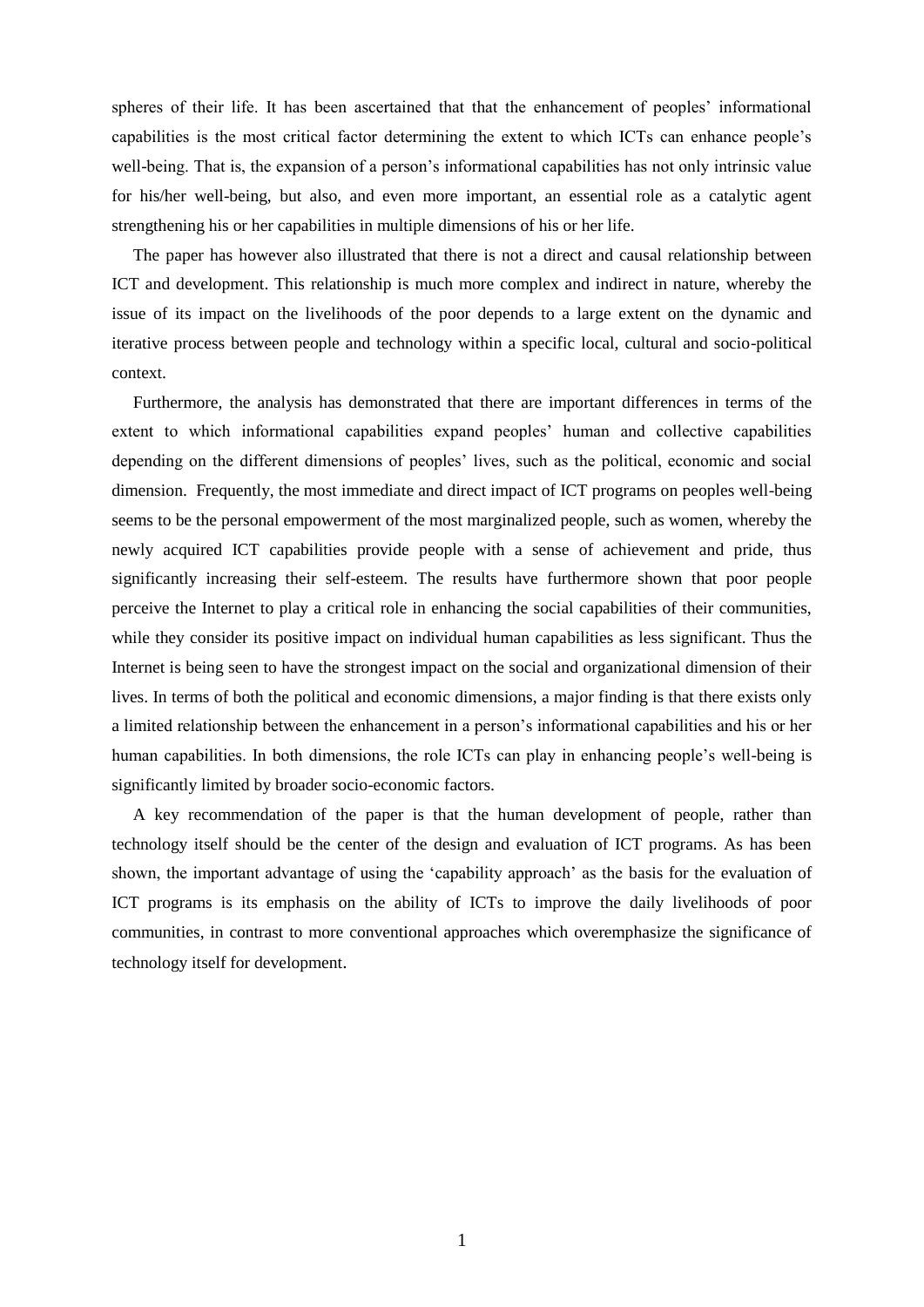### **Bibliography**

Action Aid (1999) Fighting Poverty Together. Action Aid's Strategy 1999-2003, London: Action Aid

Agrawal, A. (1995) *Dismantling and divide between indigenous and scientific knowledge,*  Development and Change, *26.*

Agrawal, A. and C. Gibson (1999) ‗Enchantment and Disenchantment: The Role of Community in Natural Resource Conservation'. *World Development*, Vol.27, No.4, pp.629-649.

Alkire, S. (2002), *Valuing Freedoms: Sen's Capability Approach and Poverty Reduction*. Oxford: Oxford University Press.

Arunachalam, S. (2002) "Reaching the Unreached- an Indian experience in empowering people through information access", MS Swaminathan Research Foundation, Vidura, Press Institute of India

Ashley C. and K. Hussein (2000) "Developing Methodologies for Livelihood Impact Assessment: Experience of the African Wildlife Foundation in East Africa" ODI Working Paper #129

Association of College and Research Libraries (2000), Informaiton Literacy, Competency Standards for Higher Education, American Library Association, Chicago

Avgerou, C. (2001), "The Significance of Context in Information Systems and Organisational Change." Information Systems Journal 11:43-63.

—. (2002), Information Systems and Global Diversity: Oxford University Press.

Avgerou, C. and Walsham, G. (2000) Introduction: IT in developing countries. In *Information Technology in Context: Studies from the perspective of developing countries,* edited by C. Avgerou and G. Walsham, Ashgate Publishing Limited, Hants.

Avgerou, C., and S. Madon. (2003), "Framing IS Studies." LSE: Department of Information Systems: Working Paper Series.

Avgerou, C., and S. Madon. (1993), "Development, Self-determination and Information." in Computers and Society Citizenship in the Information Age, edited by C. Beardon and D. Whitehouse. Oxford: Intellect Ltd.

Ballantyn, P. (June 2002), "Collecting and propagating local development content", in: *INASP Newsletter* No. 20.

Bebbington, A J. (1999) "Capitals and capabilities: a framework for analysing peasant viability, rural livelihoods and poverty in the Andes<sup>"</sup>, in: World Development Vol. 27(12), 2021-2044.

Black, J. (1999), Information rich- information poor, bridging the digital divide. International Institute for Communication and Development. Available at: [www.iicd.org](http://www.iicd.org/)

Bhatnagar, S. and Schware, R. Ed. (2000), Information and Communication technology in development: cases form India, New Dehli: Sage

Braga, C. P. (1998). "Inclusion or Exclusion", Information for Development (InfoDev), The World Bank, http://www.unesco.org/courier/1998\_12/uk/dossier/txt21.htm

Bridges.org: (2001). Spanning the Digital Divide. Understanding and tackling the issues; available at:<http://www.bridges.org/spanning/report.html>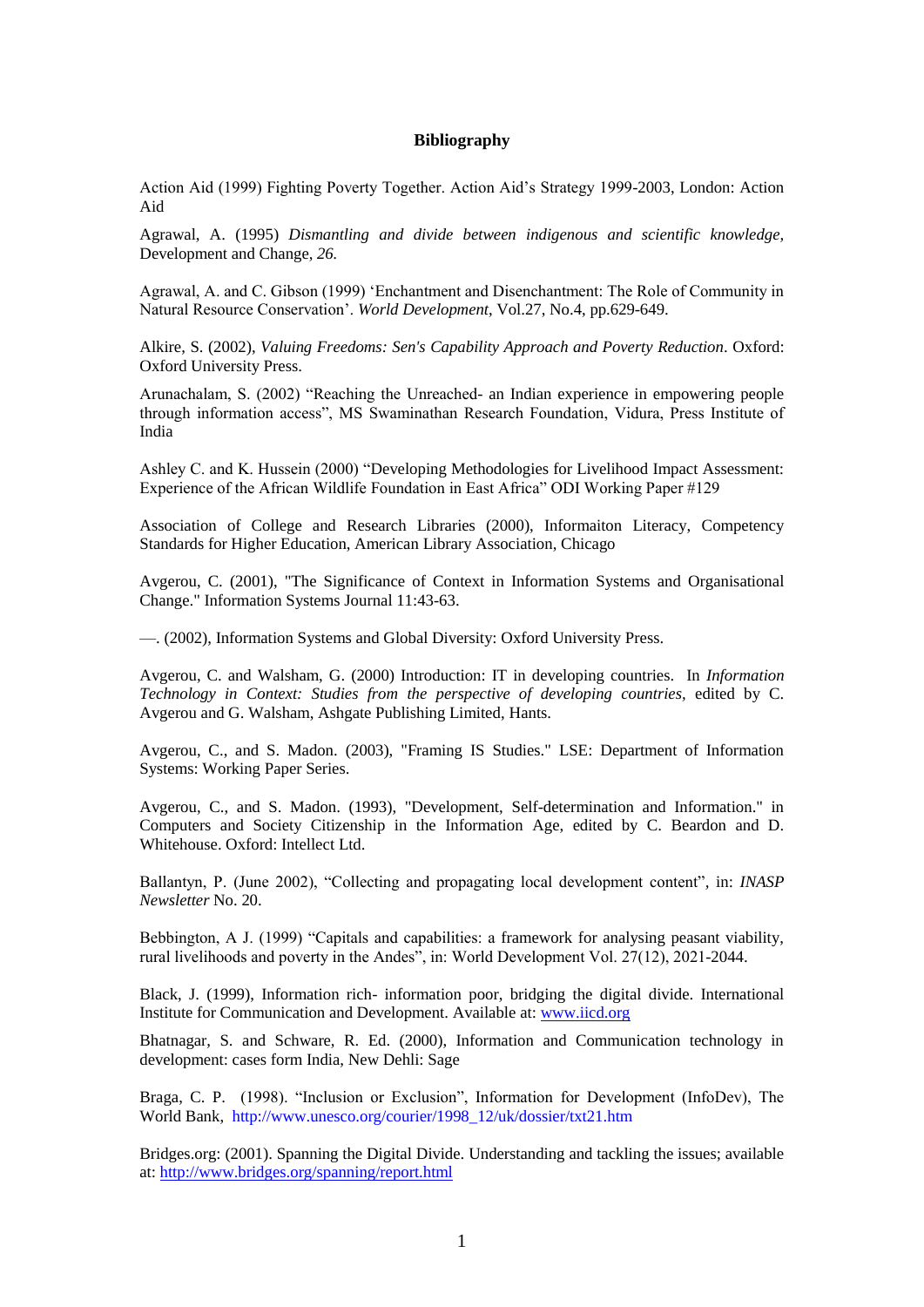Brown, D. (1991) Methodological considerations in the evaluation of social development programmes – An alternative approach, *Community Development Journal*, 26, 4.

Castells, M. (1997) The Information Age: Economy, Society and Culture. Volume 2*: The Power of Identity,* Blackwell, Oxford.

Castells, M. (1998) Information technology, globalisation and social development. Paper prepared for the UNRISD Conference on Information Technologies and Social Development, Geneva, June 1998.

Castells, M. (2001), *The Internet Galaxy*: Oxford University Press.

Chambers, R. (1993) *Challenging the Professions: Frontier for Rural Development*, ITDG, London

—. (1997a) *Whose Reality Counts: Putting the last first,* Intermediate Technology Publications, London.

—. (1997b). "Editorial: Responsible Well-Being -- A Personal Agenda for Development", in: World Development 25 (11) pp. 1743-1754

Chambers, R & Conway G (1991) "Sustainable rural livelihoods: practical concepts for the  $21<sup>st</sup>$ century", IDS Discussion Paper 296. Brighton: IDS.

Cochrane, G. and Atherton. P.:  $(1980)$ : "The cultural appraisal of efforts to alleviate information inequality", in: Journal of American Society for Information Services, Vol. 31, No. 2, p. 282-92

Comim, F. (2001). "Operationalizing Sen's Capabilities Approach." Conference Proceedings -Justice and Poverty: examining Sen's Capability Approach. 5-7 June 2001. Von Hugel Institute. St. Edmund's College Cambridge.

Corbridge, S. (2001), "Development As Freedom: the Spaces of Amartya Sen." Progress in Development Studies 2:183-217.

Daly, J. (1999), "Measuring Impacts of the Internet in the Developing World" in: *iMP Magazine*, May 21, 1999

Delgadillo K., Gomez, R. and Stoll K. (2002) Community Telecentres for Developmetn: Lessons from Community Telecentres in Latin America and the Caribbean, IDRC Canada

Denzin, N. K. (1978) *Sociological methods : a sourcebook*, New York : McGraw-Hill,

DFID (2002), "The significance of information and communication technologies for reducing poverty", Department of International Development. London

Digital Opportunity Initiative (2001), "Creating a digital dynamic: Final report of the Digital Opportunity Initiative‖. http://www.opt-init.org/framework.hstml

Ellis, F: (2000), *Rural Livihoods and diversity in developing countries.* Oxford University Press, Oxford.

Ernberg, J.(1998). "Universal Access for Rural Development: From Action to Strategies", First International Conferenceon Rural Telecommunications, Washington, November 30-December 2

Estrella, M and Gaventa J. (1998), "Who Conts Reality? Participatory Monitoring and Evaluation: A Literature Review", Working Paper 70. Brighton : IDS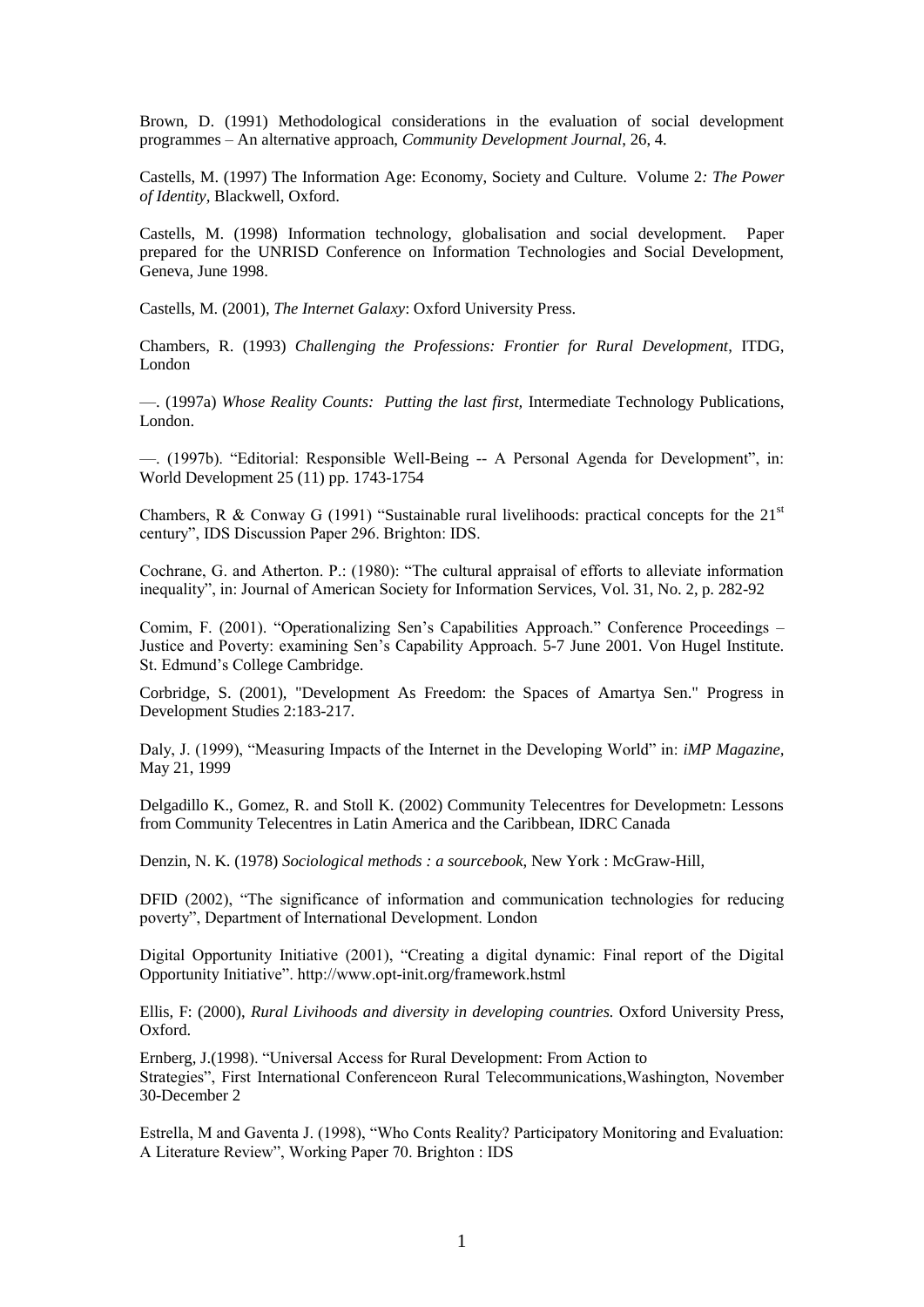Freire, P. (1972). "Pedagogy of the Oppressed", Penguin Books, London

Friedmann, J. (1992), "Empowerment: The Politics of Alternative Development", Blackwell Publications, Oxford

Garnham, N. (2000), "Amartya Sen's 'Capabilities' Approach to the Evaluation of Welfare: Its Application To Communications." Pp. 25-36 in Beyond Competition: Broadening the Scope of Telecommunication Policy, edited by Bare Cammaerts, and Burgelman, Jean-Claude. Brussel: VUB Press.

Gasper, D. (1997). "Sen's Capability Approach and Nussbaum's Capability Ethics." *Journal of International Development* 9:281-302.

—. (2000). "Development as Freedom: Taking Economics beyond Commodities--The Cautious Boldness of Amartya Sen." *Journal of International Development* 12:989-1001.

—**.** (2002). Is Sen's Capability Approach an Adequate Basis for Considering Human Development? Institute of Social Studies. Working Paper Series No. 360. The Hague. The Netherlands.

Gigler, B. S. (2001). "Empowerment through the Internet: Opportunities and Challenges for Indigenous Peoples‖, in: *Technology for Social Action*, TechKnowLogia, July/August 2001.

—. ["Including the excluded: can ICTs empower poor communities?, Towards an alternative](http://explore.georgetown.edu/publications/index.cfm?Action=View&DocumentID=38922)  [evaluation framework based on the capacity approach.](http://explore.georgetown.edu/publications/index.cfm?Action=View&DocumentID=38922)" 4th International Conference on the Capability Approach, Sept.5-7, 2004 . Pavia, Italy : University of Pavia , 2004.

—. (2008). ["Enacting and Interpreting Technology-](http://explore.georgetown.edu/publications/index.cfm?Action=View&DocumentID=38387) From Usage to Well-Being." Information Communication Technologies: Concepts, Methodologies, Tools, and Applications. Ed. Van Slyke, C. : Idea Group, 2008.

—. ―Decentralization, Clientalism and Popular Participation—Is there a role for ICTs to improve local governance, 3rd International Conference on Information and Communication ICTD 2009 Proceedings, Carnegie Mellon University. Carnegie Mellon University, Education City, Doha, Qatar: Carnegie Mellon University, 2009.

Gomez R., Hunt P., Lamoureux E. (1999), "Enchanted by Telecentres: A Critical look at Universal Access to Information Technologies for International Development.‖ Paper presented at the New IT and Inequality, University of Maryland.

Gumucio Dagron, A. (2001), "Making Waves: Stories of Participatory Communication for Social Change", Rockefeller Foundation.

—. (2001) "Prometheus riding a Cadillac? Telecentres as the promised flame of knowledge": in: *The Journal of Development Communication* — Volume 12, No 2 (December 2001) <http://ip.cals.cornell.edu/commdev/jdc-1.cfm>

Gurstein, M. (2000) " Community Informatics: Enabling Communities with Information and Communications Technologies, Idea Group Publishing, Hershey, PA

—. (2003): ―Effective use: A community informatics strategy beyond the Digital Divide‖, In: First Monday, vol 8, no 12.

Hamelink, C.J.: (1994) Trends in World Communication, on disempowerment and selfempowerment, Southbound, Third World Network, Penang, Malaysia

(2002) Social development, Information and Knowledge: Whatever happened to communication? *Development,* Vol. 45, No. 4.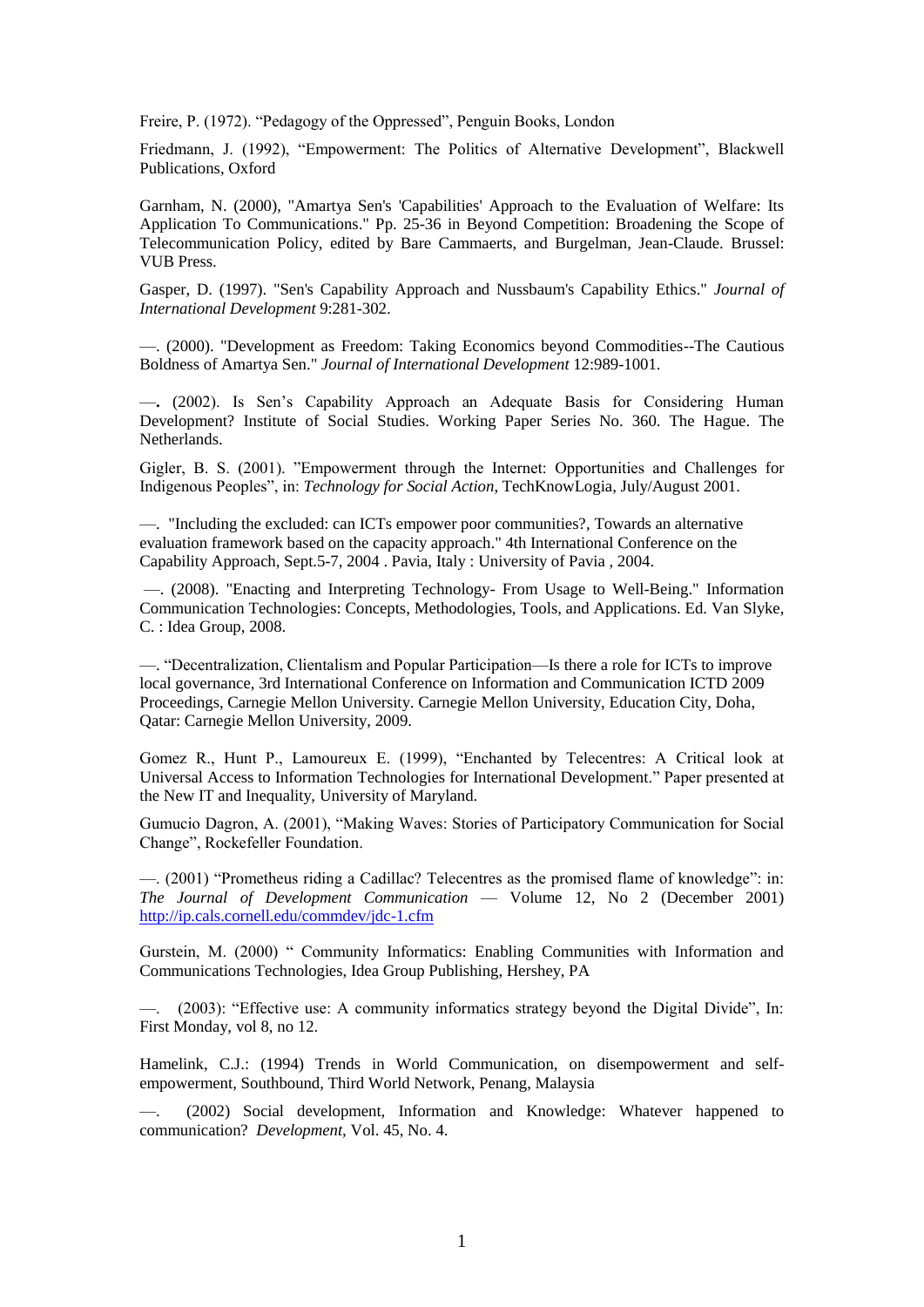Hartsock, N. (1985), Money, Sex and Power: Towards a Feminist Historical Materialism, Boston, Northeastern University Press

Harvard Institute for International Development: (2001), e-Readiness, <http://www.readinessguide.org/forward.html>

Hasan, H. and Dista, G.(1999) The Impact of Culture on the Adoption of IT: An Interpretive Study: in: Journal of Global Information Management, 7, no. 1, pp. 5-15

Haywood, T.: (1995) Info-Rich – Info-Poor, access and exchange in the global information society, Bowker-Sauer, East Grinstead, UK

Healy, K. (2001) *Llamas, Weavings, and Organic Chocolate: Multicultural Grassroots Development in the Andes and Amazon of Bolivia*, Notre Dame, IN: Notre Dame University Press.

Heeks, R.: (1999), *Information and Communication Technologies, Poverty and Development,*  Development Informatics Working Paper Series, No 5, IDPM Univ. Manchester.

—. (2002) ―I-development not E-development: special issue on ICTs and development‖ in *Journal of International Development* Dev. 14, 1p.1-11

Heeks, R., and C. Kenny. (2002), "ICTs and Development: Convergence or Divergence for Developing Countries?" in 7th International Working Conference of IFIP WG9.4. Bangalore, India.

Hewitt de Alcántara, C. (2001), "The Development Divide in a Digital Age", Technology, Business and Society Programme Issue Paper, No. 4, UNRISD, Geneva.

Hudson, H. (1995) "Economic and Social Benefits of Rural Telecommunications: A Report to the World Bank," University of San Francisco at [http://www.usfca.edu/facstaff/hudson/papers/Benefits%20of%20Rural%20Communication.pdf.](http://www.usfca.edu/facstaff/hudson/papers/Benefits%20of%20Rural%20Communication.pdf)

IDS Bulletin (1994) *Knowledge is Power? The use and abuse of information in development,* Institute of Development Studies Bulletin, 25, 2, University of Sussex.

ITDG (2001). Enable people to make technologies work for them. ITDG's response to the Human Development Report 2001. [http://www.itdg.org/html/advocacy/docs/itdg\\_response\\_to\\_hdr\\_june2.pdf](http://www.itdg.org/html/advocacy/docs/itdg_response_to_hdr_june2.pdf)

International Telecommunication Union-ITU (2003), World Telecommunication Development Report 2003: Access Indicators for the Information Society [http://www.itu.int/ITU-D/ict/publications/wtdr\\_03/index.html](http://www.itu.int/ITU-D/ict/publications/wtdr_03/index.html)

Introna, L. D., and L. Whittaker. (2002), "The Phenomenology of Information Systems Evaluation: Overcoming the Subject/Object Dualism." in IFIP wg 8.2. Barcelona, Spain.

Kabeer, N. (1994) "Reversed Realities", Verso, London

Kabeer, N. (1999a) 'Resources, Agency, Achievement: Reflections on the Measurement of Women's Empowerment', *Development and Change*, Vol.30, No.3, pp.261-302

Kabeer, N. (1999b) "The Conditions and Consequences of Choice: Reflection on the Measurement of Women's Empowerment", UNRISD Discussion Paper 108, United Nations Research Institute for Social Development, Geneva.

Kenny, C. (2003) "Development's False Divide- Giving Internet access to the world's poorest will cost a lot and accomplish little." in: *Foreign Policy (Jan.-Feb. 2003) p.* 76-77

Kiiski, S. and, Pohjola, M. (2001), "Cross-country Diffusion of the Internet", WIDER Studies in Development Economics.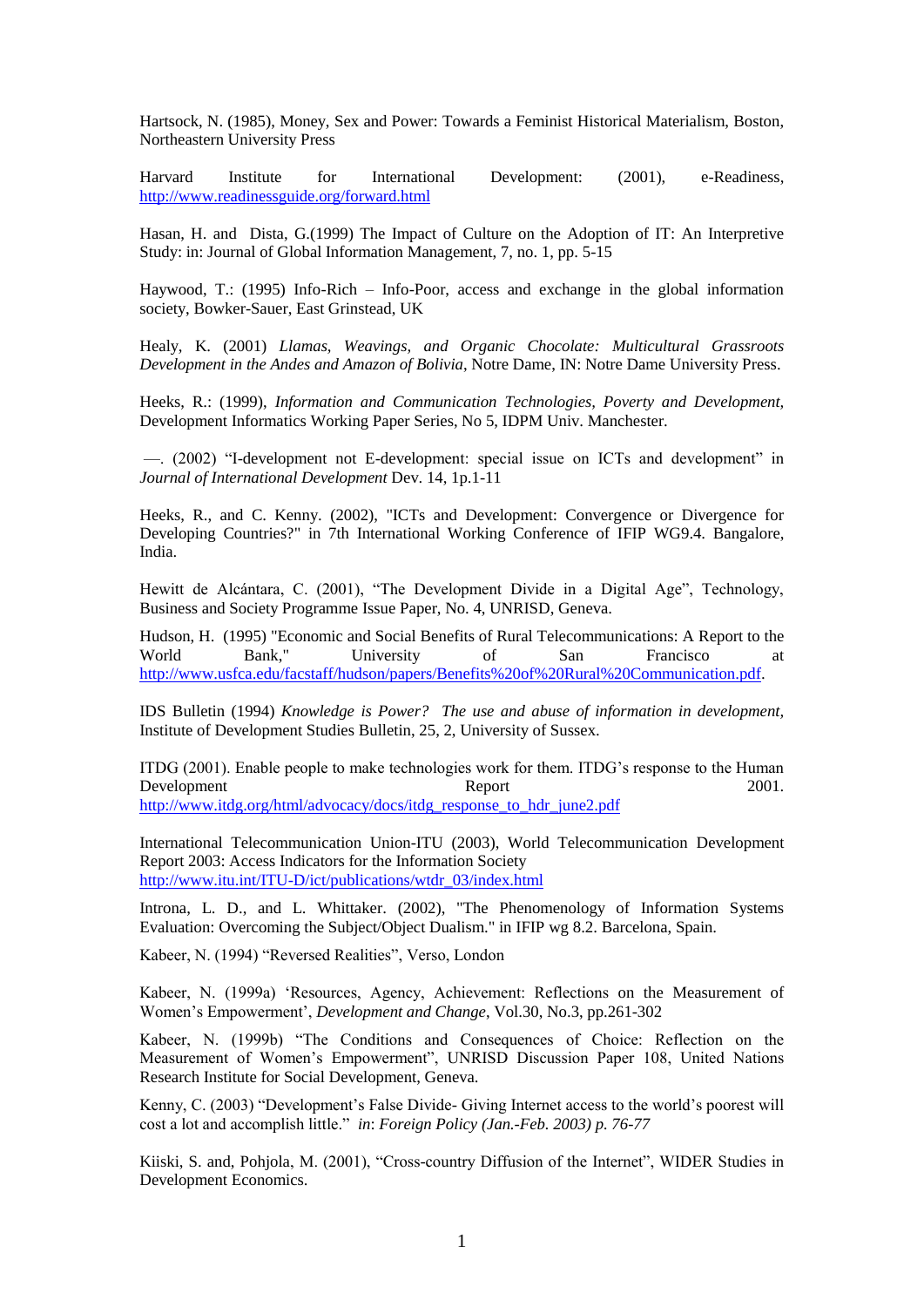Kling, R. (2000) "Learning about information technologies and social change: the contribution of social informatics", *The Information Society*, Vol. 16 No.3

Kirkman, G. (1999). "It's More than Just Being Connected" (Working Paper), Information Technologies Group, Center for International Development (CID), Harvard University.

Kirkman, G.S., Cornelius, P.K, Sachs, J.D., Schwab, K. (2002) The Global Information Technology Report 2001-2002: Readiness for the Networked World. Oxford University press, New York.

Korten, D. C., (1990). *Getting to the 21*st *Century*. Connecticut: Kumarian Press, Inc

KPMG (July 2000), "The Impact of the New Economy on Poor People and Development Countries: Draft Final Report". London, KPMG report prepared for the Development for International Development.

Madon, S. (1992), "The impact of computer-based information systems on rural development: A case study in India." Journal of Information Technology 7:20-29.

—. (1993), "Introducing administrative reform through the application of computer-based information systems: A case study in India." Public Administration and Development 13:37-48.

(2000), "The Internet and socio-economic development: Exploring the interaction." Information Technology and People 13.

(2002), "IT Diffusion for Public Service Delivery: Looking for Plausible Theoretical Approaches." in Information Systems and the Economics of Innovation, edited by Chrisanthi Avgerou and R.L. LaRovere

Madon, S. (2003) Evaluating the developmental impact of E-governance initiatives: An exploratory framework. Department of Information Systems Working Paper Series No 124, LSE.

Mansell, R. and When, U. (1998), Knowledge societies: Information Technology for sustainable development, Oxford University Press.

Mansell, R. (1999), "Information and Communication Technologies for Development: Assessing the Potential and the Risks." Telecommunications Policy 23:35-50.

—. (2001), "New Media and The Power of Networks." in First Dixons Publie Lecture and Inaugural Professorial Lecture. LSE.

Maclay, C*.,* et. (November 2001), Al. *"*Andean Readiness for the Networked World, Introduction and Regional Overview‖. The Information Technologies Group, Center for International Development at Harvard University. Andean Competitiveness Project- Working Papers.

Marsden, D., and Oakley, P. (eds), (1990), *Evaluating Social Development Projects*. Oxford: Oxfam.

Mayox, L. (1992), From Idealism to Realism: women, feminism and empowerment in Nicaraguan, Development and Change 23 (2), The Netherlands

McConnell, P. (1995) (ed.). *Making a Difference: Measuring the Impact of Information on Development*. Proceedings of a workshop held in Ottawa, Canada 10-12 July 1995.

—. (2000a) ―Connecting with the Unconnected: Proposing an Evaluation of the Impacts of the Internet<sup>"</sup> In: Richardson, D. and Paisley, L.: *The First Mile of Connectivity: Advancing*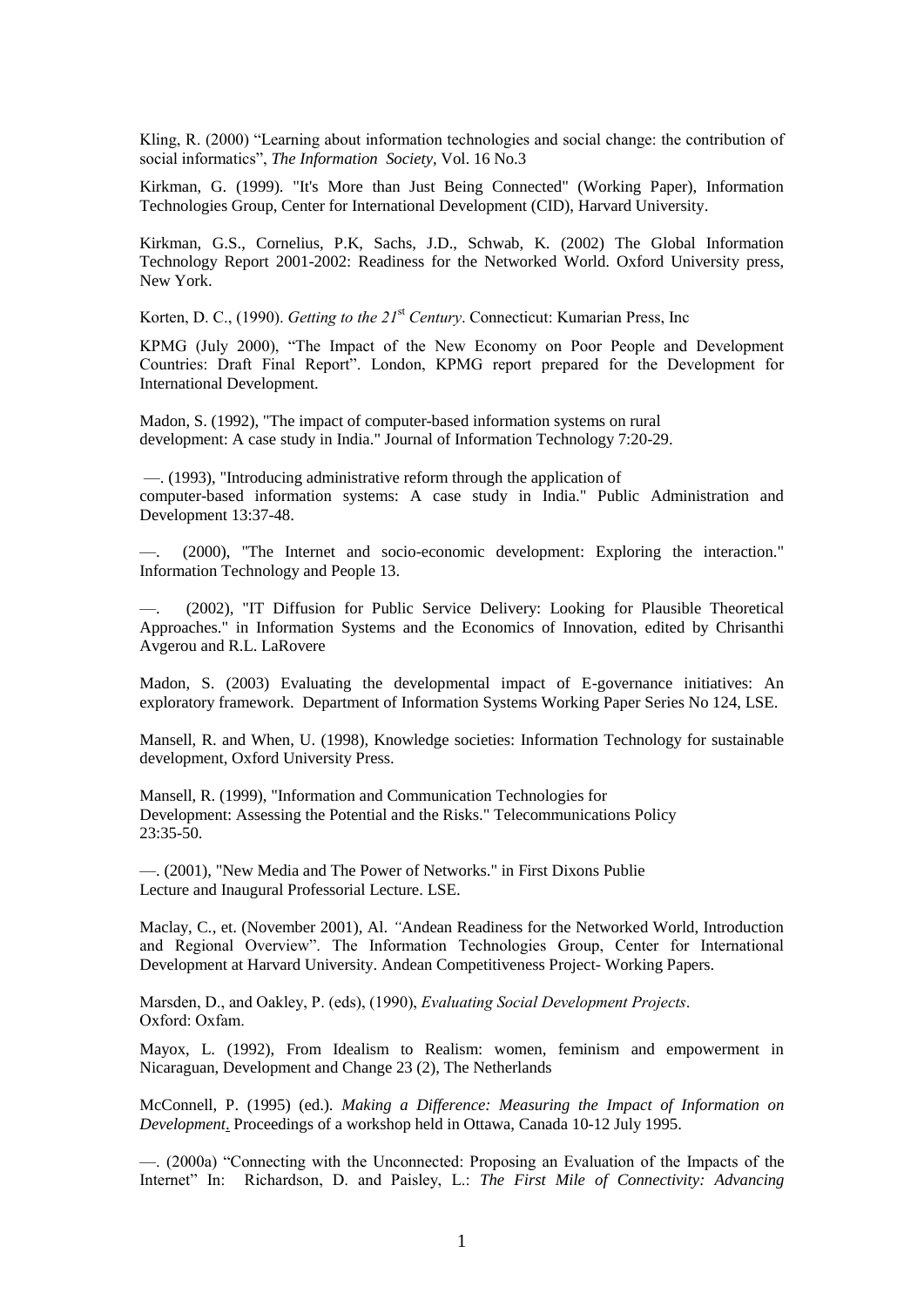*telecommunications for rural development through a participatory communication approach.*  FAO

—. (2000b) A champion in our midst: Lessons learned from the impacts of NGOs use of the Internet, *EJISDC,* 2, 5, pp. 1-14.

McLuhan, M.: (1964), Understanding Media, the extensions of man, Routledge, London

McNamara, K. S. (2000), "Why be wired? The importance of Access to Information and Communicatioin Technologies" in: *International Journal of Technologies for the Advance of Knowledge and Learning*, March/April 2000.

Melkote S. R. (1991). *Communication for development in the Third World: theory and practice*. London: Sage Publications

Menou, M. (1993), *Measuring the impact of information on development*. International Development Research Centre: Ottawa*.*

—. (1999), ―Impact of the Internet-some conceptual and methodological issues, or how to hit a moving target behind the smoke screen", in Nicholas, D & Ian Rowlands (edit): *The Internet: its impact and evaluation: Proceedings of and international forum* held at Cumberland Lodge, Windsor Park, 16018 (July 1999), London.

—. (2002) ―Information Literacy in National Information and Communications Technology (ICT) policies: The Missed Dimension, Information Culture", White Paper prepared for UNESCO, Information Literacy Meeting of Experts, Prague, The Czech Republic.

Meyer, C. (1997) The political economy of NGOs and information sharing, *World Development,*  25, 7.

Miller, D. and Slater, D. (2000) *The Internet, an ethnographic approach,* Berg, Oxford.

Moore, M. (2001) "Empowerment At Last?" Institute of Development Studies, University of Sussex, UK, in Journal of International Development, 13, 321-329

Mosaic Group (1998) The Global Diffusion of the Internet Project: An Initial Inductive Study, Global Diffusion, The Mosaic Group, available at:<http://mosaic.unomaha.edu/gdi.html>

Narayan, D. (et. al) (2000/2002), *Voices of the Poor*. Vol. 1-3, Oxford University Press*.*

—. (edit) (2002) *Empowerment and Poverty Reduction*: *A Sourcebook*, The World Bank

Norris, P. (2001), *Digital Divide: Civic Engagement, Information Poverty and the Internet Worldwide,* John F. Kennedy School of Government (KSG), Harvard University

Nussbaum, M. (2000). *Women and Human Development: The Capabilities Approach*. Cambridge: Cambridge University Press.

Oakley, P. (eds.) (2001), Evaluating empowerment. reviewing the concept and practice, INTRAC

Oakley , P. and Clayton A (2000), Monitoring and Evaluation of Empowerment: A resource document, INTRAC

Oakley, P, Pratt, B. and Clayton, A. (1998), Outcomes and impact. evaluating change in social development, INTRAC NGO management and policy series. no 6

Oliver, R. and Tower, S: (2000) "Benchmarking ICT literacy in tertiary learning settings". In: R. Sims, M. O'Reilly and S. Swakins (eds.) Learning to choose: Choosing to learn.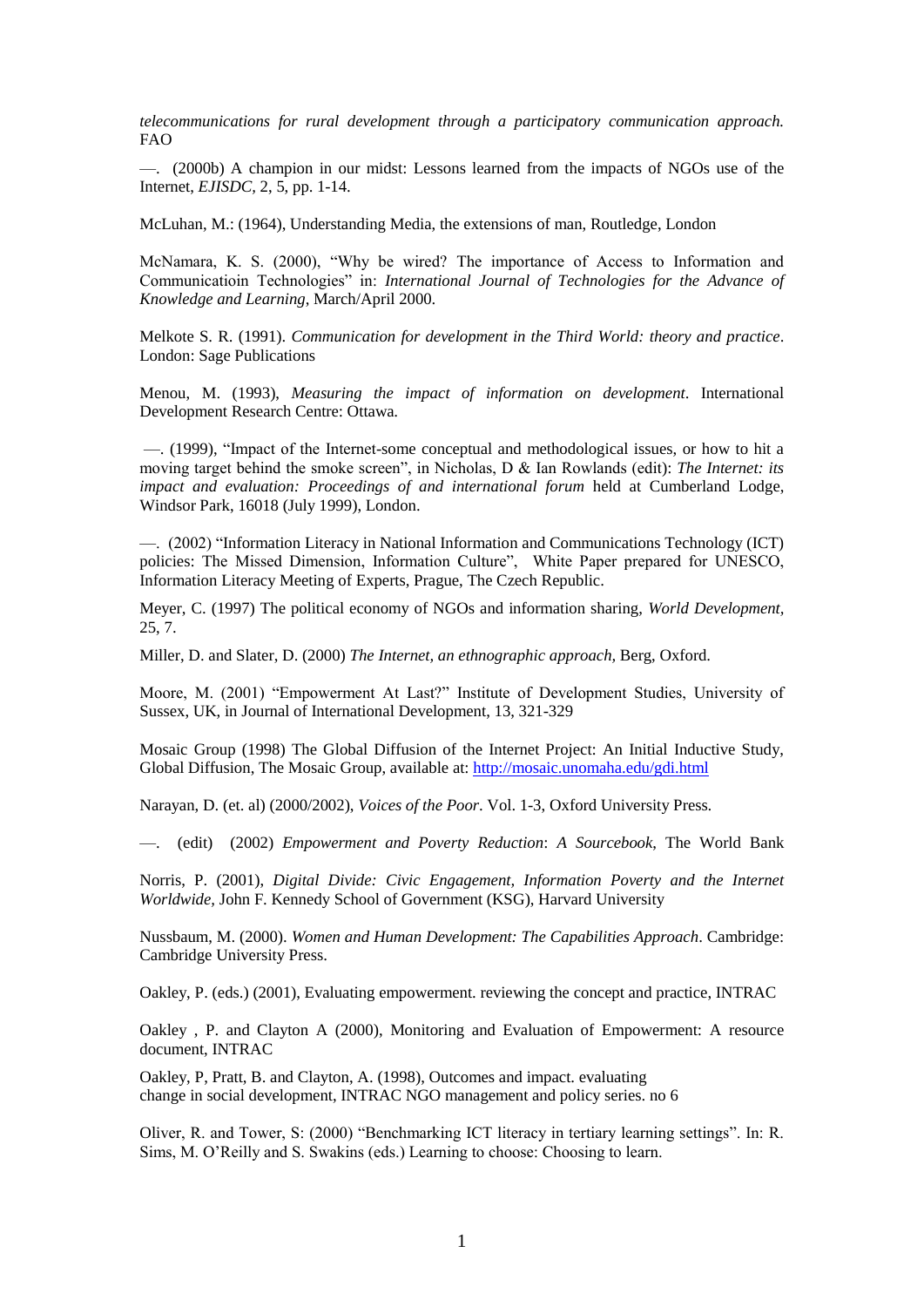O' Farrell, C. (2001) **"**Information Flows in Rural and Urban Communities: Access, Processes and People". IRDD, The University of Reading

O'Farrell, C., Norrish, P. and Scott, A (1999). Information and communication technologies (ICTs) for Sustainable Livelihoods: Preliminary study. ITDG, AERDD

Orlikowski, W. J (1992), "The Duality of Technology: Rethinking the Concept of Technology in Organizations.‖ In: Organization Science 3 (3): 398-429.

—. (2000), ―Using Technology and Constituting Structures: a Practice lens for Studying Technology in Organizations."in: Organizational Science, 11(4): 404-428.

Panos (1998), " The Internet and Poverty". *Panos Media Briefing*, No. 28, Panos Institute, London.

—. (1999) Information, Knowledge and Development. Panos Media Briefing No. 30, Panos Institue. London

Pohjola, M. (June 2002), The New Economy: Facts, Impacts and Policies, in Information Economics and Policy.

Powell, Mike, (1999). *Information Management for Development Organizations*. Oxfam, Oxford, UK.

Pronenza, J, Buch, R.B., Montero G. (2001) Telecenters for Socio-Economic and Rural Development in Latin America and the Caribbean, 2001, Jointly published by FAO, ITU & IADB. Washington, DC.

Rahman, A. (1993). *People's Self-Development*. London: Zed Books.

Rappaport, J. (1981), In praise of paradox : a social policy of empowerment over prevention, in : American Journal of Community Psychology, 9:1-25

—. (1987), Terms of Empowerment/examplars of prevention: Toward a theory for community psychology, in : American Journal of Community Psychology, Vol. 15, No. 2: 121-148

Robinson, S.: (1998), "Telecenters in Mexico: Learning the Hard Way", Presented at the *Partnerships and Participation in Telecommunications for Rural Development: Exploring What Works and Why,* Conference at the University of Guelph, Guelph, Ontario, Canada, October 26 & 27, 1998

Roche, C., 1999. *Impact Assessment for Development Agencies*. Oxford: Oxfam

Rodriguez, F. and Wilson, E. J. III, (2000), "Are Poor Countries Losing the Information Revolution?" infoDev Working Paper, May 2000.

Roman, R and Colle, R.D. (2002) Themes and issues in telecentre sustainability. Development Informatics Working Paper Series Paper No. 10, IDPM, University of Manchester. Available online from IDPM website.

Rogerson, A. and Itoh, K. (1998), "Knowledge and development: two sides of tomorrow's coin.", Development Research Insights, No. 25, Institute of Development Studies, University of Sussex.

Rowlands, J. (1995) "Empowerment Examined", Development in Practice 5 (2), Oxfam, Oxford

Rowlands, J. (1997) "Questioning Empowerment", Oxford: Oxfam, UK and Ireland

Schech, S. (2002), "Wired for Change: The Links between ICTs and Development Discourses." Journal of International Development 14:13-23.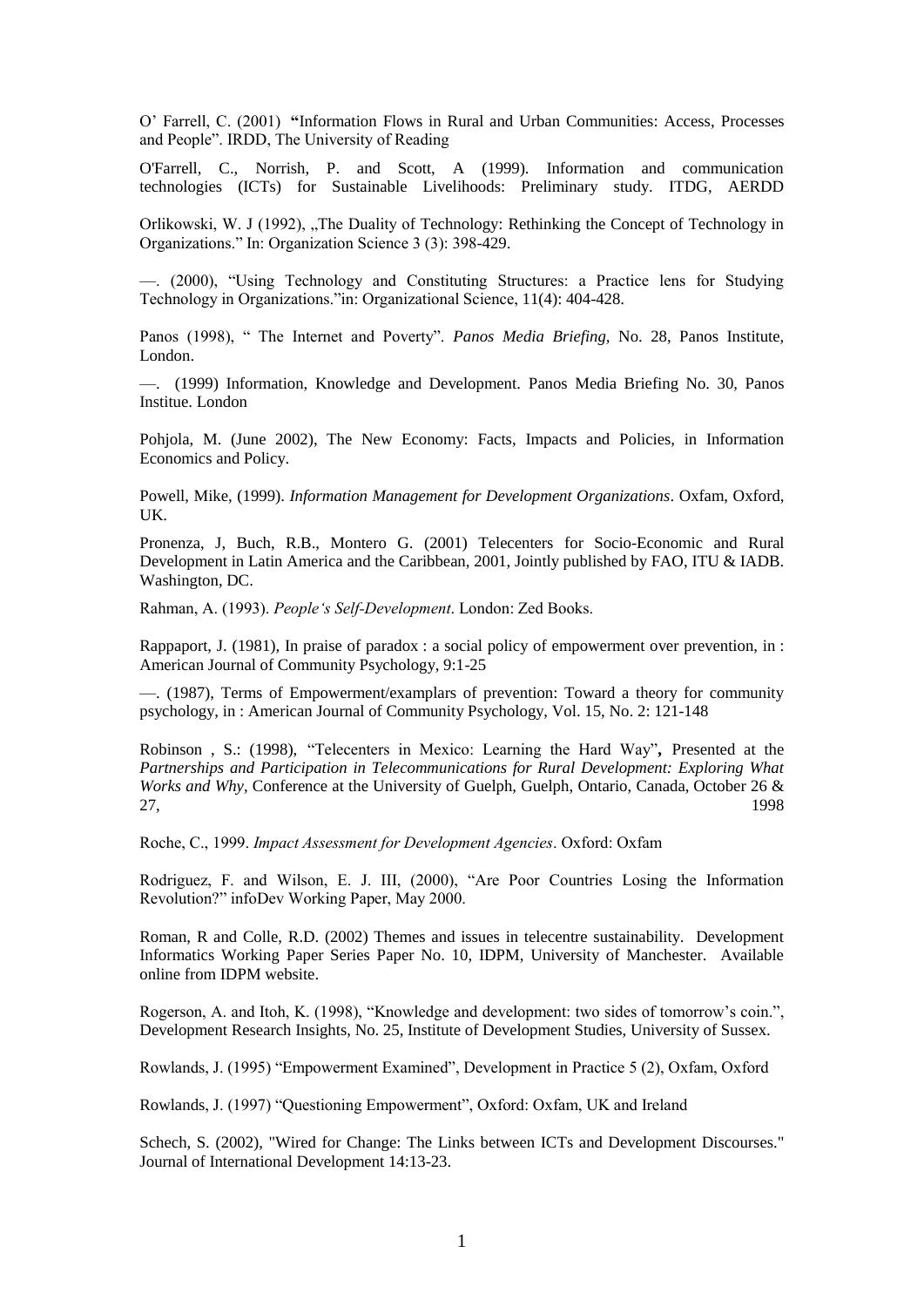Schumacher, E. F. (1973), Small is beautiful : economics as if people mattered, Harper & Row, New York

Scoones, I. (1998). "Sustainable Rural Livelihoods: A framework for analysis". IDS Working Paper 72, Brighton: IDS

Sen, A. (1985) "Well-being, Agency and Freedom. The Dewey Lectures 1984", in Journal of Philosophy 82 (4), pp 169-221

—. (1992) *Inequality Reexamined,* Harvard University Press, Cambridge, Mass

—. (1993). "Capability and Well-being." Pp. 30-53 in *The Quality of Life*, edited by Martha Nussbaum and Amartya Sen. Oxford: Clarendon Press.

—. (1997) "Editorial: Human capital and human capability." *World Development* 25:1959-1961

—. (1999), *Development as Freedom*, New York: Knopf Press

—. 2000b. "Social exclusion: concept, application, and scrutiny." Asian Development Bank.

Sen, G. with Grown, C. (1985), DAWN, Development Crises, and Alternative Vision: Thirds World Women's Perspectives, Development Alternatives with Women for a New Era, New Delhi

Silverman, D. (2000), *Doing qualitative research : a practical handboo,* London ; Thousand Oaks, Calif. : Sage Publications

Skuse, A. (2000), Information communications technology, poverty and empowerment http://www.imfundo.org/knowledge/skuse.htm.

Steinmueller, W. E. (2001), "Possibilities of Leapfrogging to Higher Value-Added Production for Developing Countries as a Result of New Information and Communication Technologies", in: International Labor Review Vol. 140. Issue 2. Pp. 193-210.

Tacchi, J.; Slater, D. Lewis, P, (2002) 'Ethnographic Monitoring and Evaluation of Community Multimedia Centres: A Study of Kothmale Community Radio Internet Project, Sri Lanka.' DfID/UNESCO.

UCLA Internt Report (2001. World Internet Project, UCLA Center for Communicatio Policy <http://ccp.ucla.edu/pages/internet-report.asp>

UNDP (2001), Human Development Report 2001, "Making new technologies work for human development", UNDP, Oxford.

Van der Eyken, W. (1991) The Concept and Process of Empowerment. The Hague: Bernard Vvan Leer Foundation.

Yin, R. K. (1994). *Case Study Research: Design and Methods.* (2nd ed.) Thousand Oaks, CA: Sage.

Young, V., Grant B., and Jens L. (1997). *ICTS and Development: Testing A Framework for Evaluation. Volume 1: Final Report.* Performance Review Division, Canadian International Development Agency: Ottawa, Canada.

Wade, R. (2002) "Bridging the Digital Divide: New Route to Development or New Form of Dependency?‖ In *Global Governance*, Vol.8, No. 4 Oct. Dec.2002

Walsham, G. (1993) The Emergence of Interpretivism in IS Research." Information Systems Research 6(4): 376-394.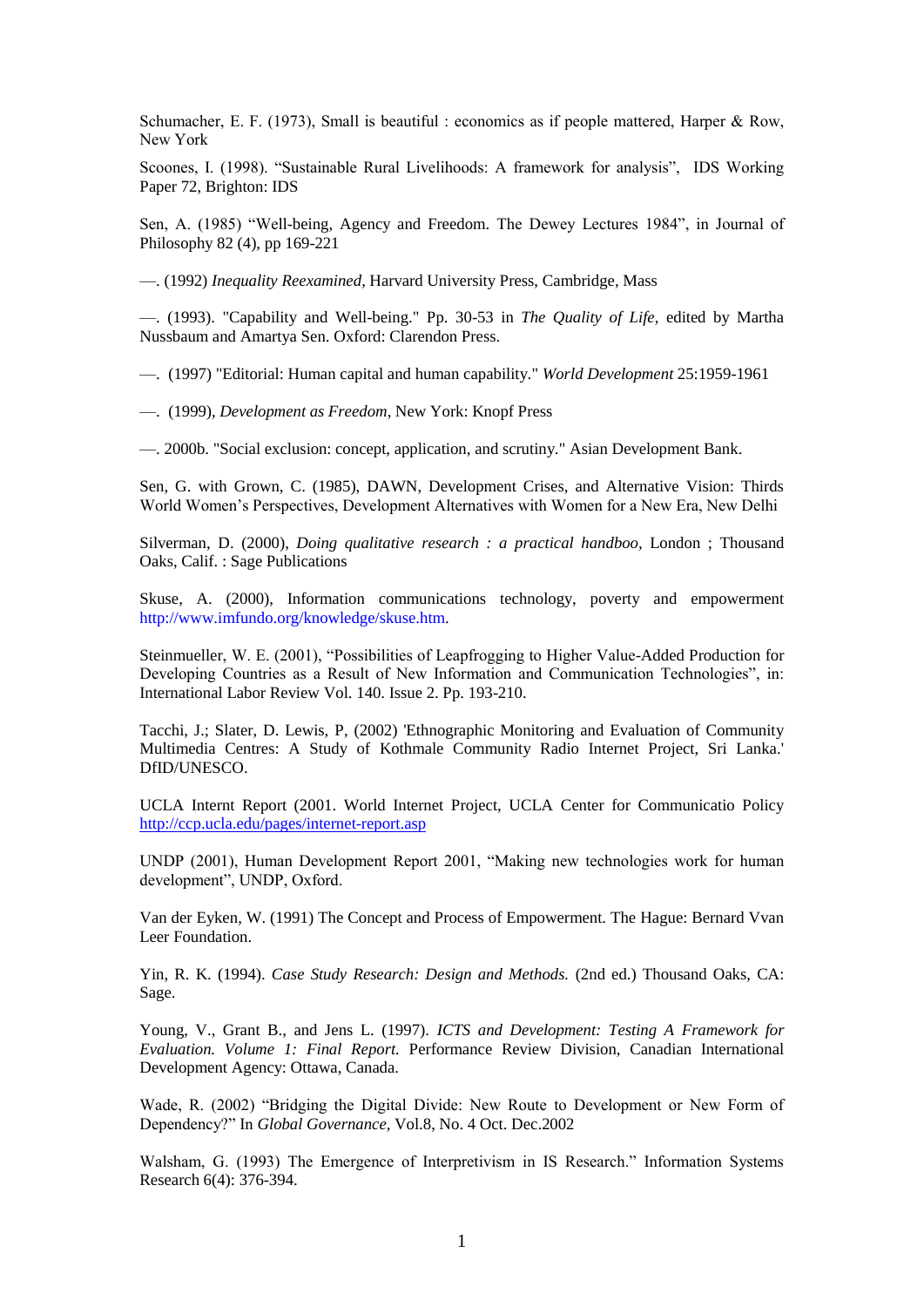—. (1995), "Interpretative Case Studies in IS Research: Nature and Method." European Journal of Information Systems 4:74-81.

—. (2001), Making a World of Difference. Chichester: John Wiley & Sons, LTD

Wilson, G. and Heeks, R. (2001) Technology, Poverty and Development. In *Poverty and Development: Into the 21<sup>st</sup> Century, edited by T. Allen and A. Thomas, Open University &* Oxford University Press.

Wilson, E., Daly, J., and Griffiths, J.-M. (1998)," Internet Counts, measuring the impact of the Internet", Office of International Affairs, National Research Council, Washington, DC.

Wieringa, S. (1994) "Women's Interests and Empowerment: gender planning reconsidered", Development and Change 25 (4), The Netherlands

World Bank (1990) World Development Report, 1990 New York, Oxford University Press

—. (1995). *Harnessing Information for Development*, World Bank Group, Vision and Strategy.

*—.* (1999) *Knowledge for development, World Development Report,* Oxford University Press, New York.

—. (2000), Global Information and Communication Technologies Department, ― The Networking Revolution, Opportunities and Challenges for Developing Countries".

World Economic Forum (2002-2003) The *Global Information Technology Report* – Readiness for the Networked World, Oxford University Press.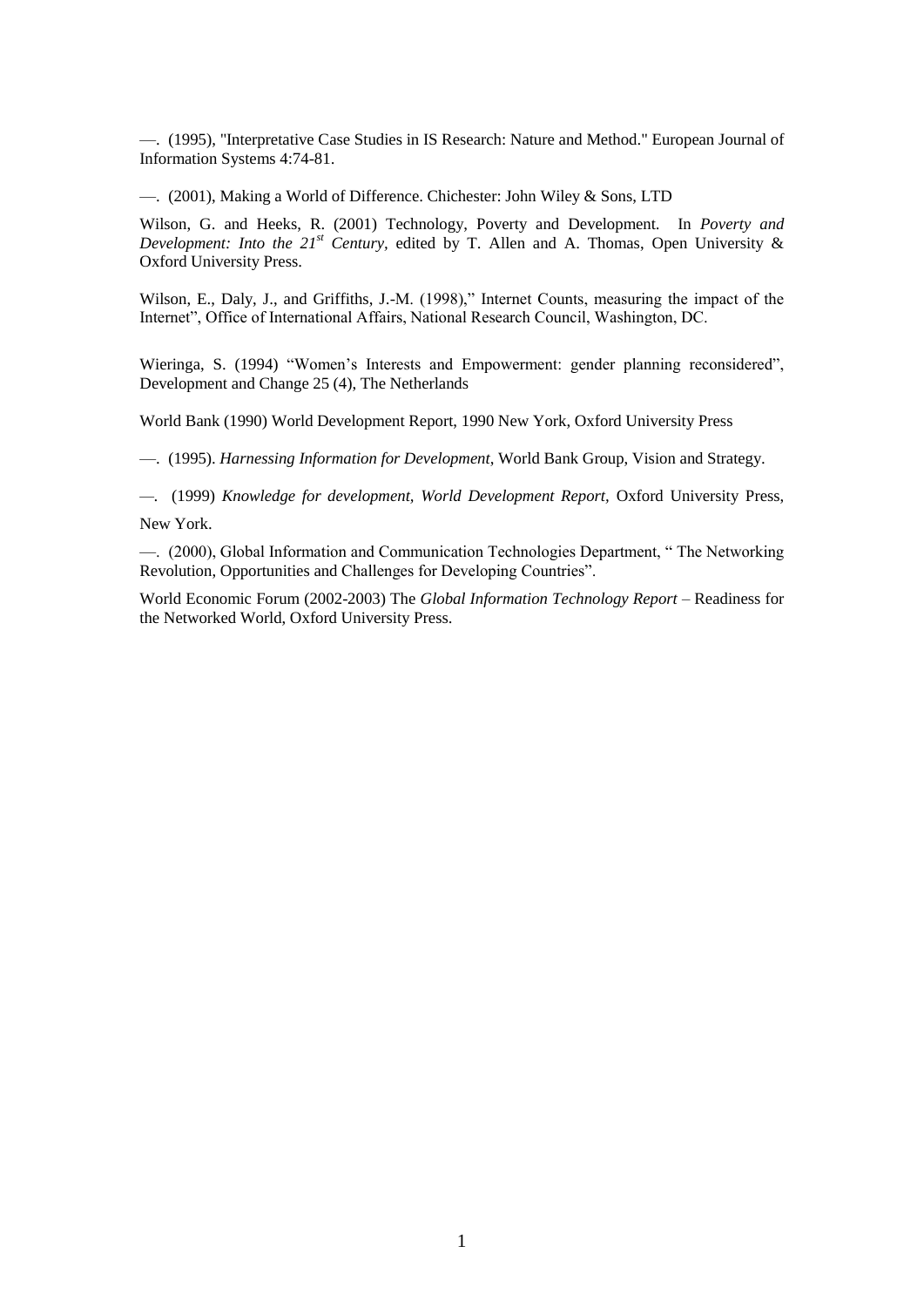## **Annex 1: Table 2: Indicators for Individual Empowerment**

| <b>Dimension</b>          | Objective                                                                                                               | <b>Outcome Indicator</b>                                                                                                                                                                                                                                                                                                                                        |
|---------------------------|-------------------------------------------------------------------------------------------------------------------------|-----------------------------------------------------------------------------------------------------------------------------------------------------------------------------------------------------------------------------------------------------------------------------------------------------------------------------------------------------------------|
| Informational             | To improve the access to<br>information and informational<br>capabilities                                               | improved capacity to use different<br>➤<br>forms of ICTs<br>enhanced information literacy<br>➤<br>enhanced capacity to produce and<br>➤<br>publish local content<br>improved ability to communicate with<br>➤<br>family members and friends abroad                                                                                                              |
| Psychological             | To support a process of self-<br>reflection (critical<br>conscientization) and problem-<br>solving capacity             | strengthened self-esteem<br>➤<br>improved ability to analyze own<br>➤<br>situation and solve problems<br>strengthened ability to influence<br>➤<br>strategic life choices<br>sense of inclusion in the 'modern'<br>≻<br>world                                                                                                                                   |
| Social<br>(Human capital) | To strengthen people's human<br>capital (skills, knowledge, ability<br>to work and good health)                         | enhanced ICT literacy and technology<br>$\blacktriangleright$<br>skills (i.e. repair computers)<br>enhanced leadership skills<br>➤<br>$\blacktriangleright$<br>improved program management skills                                                                                                                                                               |
| Economic                  | To enhance people's capacity to<br>interact with the market                                                             | improved access to markets<br>➤<br>enhanced entrepreneurial skills<br>➤<br>alternative sources of income<br>➤<br>➤<br>productive assets strengthened<br>improved employment opportunities<br>➤<br>improved income through a) lower<br>➤<br>transaction costs (less time<br>constraints); b) reduced transport<br>needs; and c) increased timeliness of<br>sales |
| Political                 | To improve people's participation<br>in decision-making processes at<br>the community-level and the<br>political system | $\blacktriangleright$<br>improved access to government<br>information/services (e-government)<br>➤<br>improved awareness about political<br>issues<br>➤<br>improved capabilities to interact with<br>local governments                                                                                                                                          |
| Cultural                  | To strengthen people's cultural<br>identity                                                                             | $\blacktriangleright$<br>use of ICTs as a form of cultural<br>expression (i.e. design of computer<br>graphics, websites)<br>increased awareness of own cultural<br>≻<br>identity                                                                                                                                                                                |

### **Human Capabilities strengthened**

# **Annex 2: Table 3: Indicators for Community Empowerment Social Capabilities strengthened**